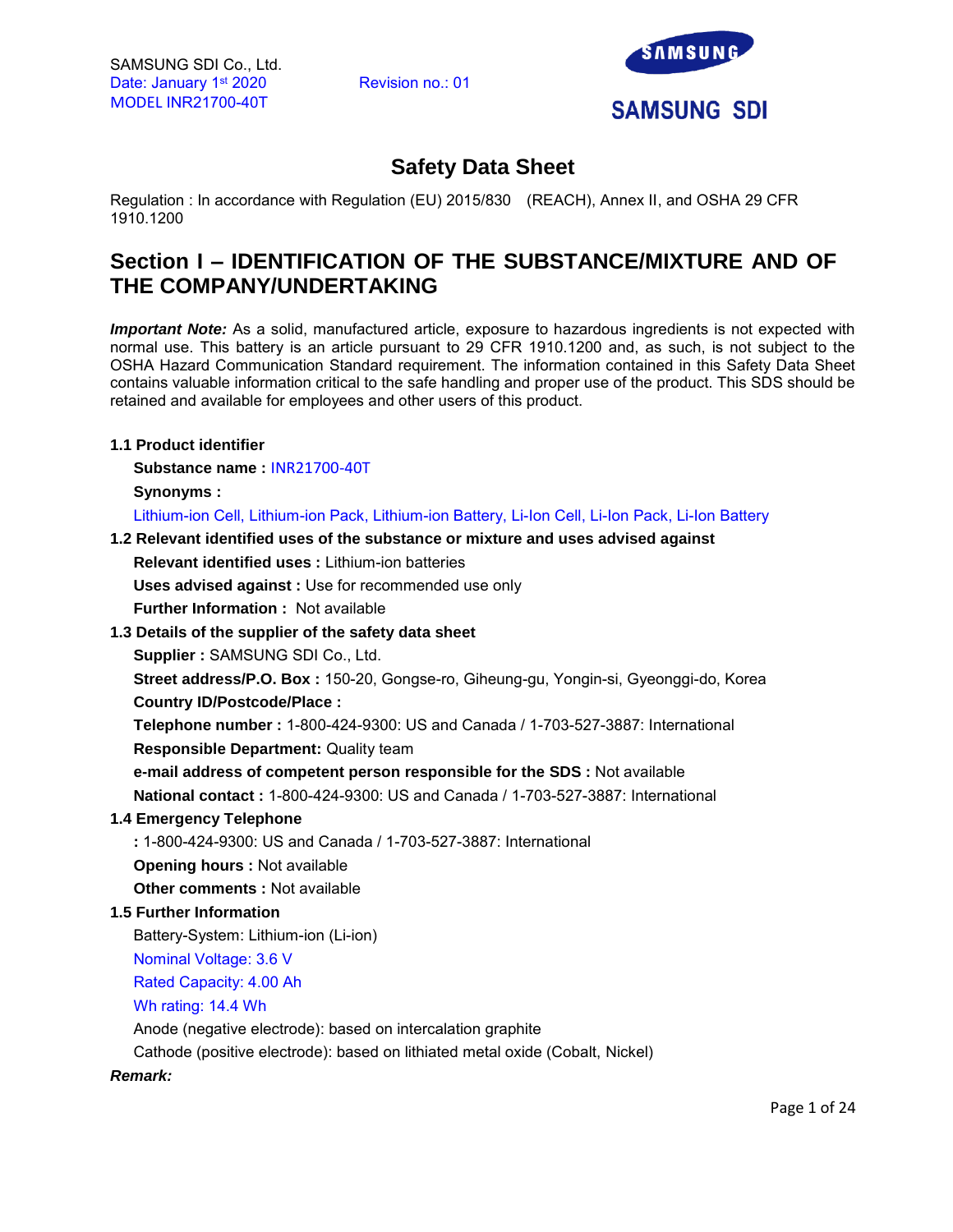

The information and recommendations set forth are made in good faith and believed to be accurate as of the date of preparation. SAMSUNG SDI Co., Ltd. makes no warranty, expressed or implied, with respect to this information and disclaims all liabilities from reliance on it.

# **Section II – HAZARDS IDENTIFICATION**

※ This is a product that fulfills a certain function in solid state with specific shape without discharging any chemical substance in its use and has no obligation to write (M)SDS. Since this document contains the precautions for safe handling related to its materials or chemical substances consisting of this product, please note that these overall information is irrelevant to this product.

## **2.1 Classification of the substance or mixture**

# **2.1.1 Classification according to Regulation (EC) No. 1272/2008 [CLP] and OSHA 29 CFR 1910.12**

**00 :** Not classified

## **2.1.2 Additional information:**

## **Classification of the substance or mixture.**

**Preparation Hazards and Classification:** The product is a Lithium ion cell or battery and is therefore classified as an article and is not hazardous when used according to the recommendations of the manufacturer. The hazard is associated with the contents of the cell or battery. Under recommended use conditions, the electrode materials and liquid electrolyte are non-reactive provided that the cell or battery integrity remains and the seals remain intact. The potential for exposure should not exist unless the cell or battery leaks, is exposed to high temperatures or is mechanically, electrically or physically abused/damaged. If the cell or battery is compromised and starts to leak, based upon the battery ingredients, the contents are classified as Hazardous.

## **Hazardous Materials Information Label (HMIS)**

Health: Not available Flammability: Not available Physical Hazard: Not available

## **NFPA Hazard Ratings**

Health: Not available Flammability: Not available Reactivity: Not available

## **2.2 Label elements**

**Hazard pictograms :** Not applicable **Signal word :** Not applicable **Hazard statement :** Not applicable **Precautionary statements:** Not applicable **Supplemental Hazard information (EU) :** Not applicable

**2.3 Other hazards :**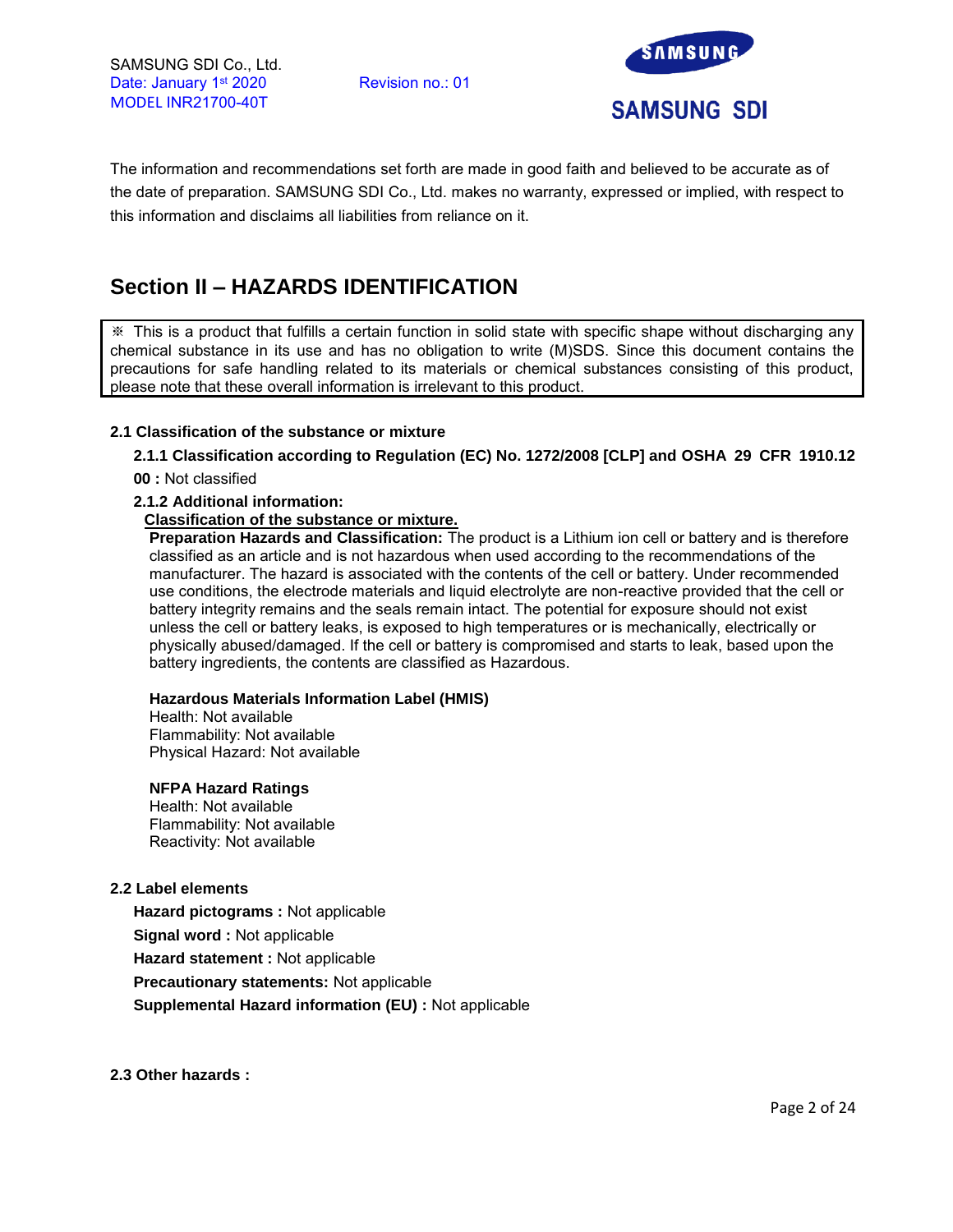

**Appearance, Color and Odor:** Solid object with no odor.

**Primary Routes(s) of Exposure:** These chemicals are contained in a sealed enclosure. Risk of exposure occurs only if the cell or pack is mechanically, thermally, electrically or physically abused to the point of compromising the enclosure.

If this occurs, exposure to the electrolyte solution contained within can occur by inhalation, ingestion, eye contact and skin contact.

# **Potential Health Effect(s):**

**Acute (short term):** see Section 8 for exposure controls.

In the event that this cell or pack has been ruptured, the electrolyte solution contained within the cell would be corrosive and can cause burns to skin and eyes.

**Inhalation:** Inhalation of materials from a sealed cell is not an expected route of exposure. Vapors or mists from a ruptured cell may cause respiratory irritation.

**Ingestion:** Swallowing of materials from a sealed cell is not an expected route of exposure.

Swallowing the contents of an open cell can cause serious chemical burns to mouth, esophagus, and gastrointestinal tract.

**Skin:** Contact between the cell and skin will not cause any harm. Skin contact with the contents of an open cell can cause severe irritation or burns to the skin.

**Eye:** Contact between the cell and the eye will not cause any harm. Eye contact with the contents of an open cell can cause severe irritation or burns to the eye.

**CHRONIC (long term):** see Section 11 for additional toxicological data.

**Interactions with other chemicals:** Immersion in high conductivity liquids may cause corrosion and breaching of the cell or battery enclosure. The electrolyte solution inside of the cells may react with alkaline (basic) materials and present a flammability hazard.

**Potential Environmental Effects**: Not Available.

# **Section III – COMPOSITION/INFORMATION ON INGREDIENTS**

## **3.1 Mixture**

| CAS No.    | EC No.        | <b>REACH</b><br>Registratio<br>n No. | %[weight] | <b>Name</b>            | <b>Common Name</b><br>(Synonyms) | <b>Classification</b><br>according to<br><b>Regulation(EC) No</b><br>1278/2008(CLP) |
|------------|---------------|--------------------------------------|-----------|------------------------|----------------------------------|-------------------------------------------------------------------------------------|
| 12325-84-7 | Not available |                                      | $25 - 35$ | Lithium Nickel Oxide   | Not available                    | Not classified                                                                      |
| 7782-42-5  | 231-955-3     |                                      | $20 - 30$ | Graphite               | Not available                    | Not classified                                                                      |
| 7439-89-6  | 231-096-4     |                                      | $10 - 20$ | Iron                   | Not available                    | Not classified                                                                      |
| 7440-50-8  | 231-159-6     |                                      | $5 - 15$  | Copper                 | Not available                    | Not classified                                                                      |
| 12190-79-3 | 235-362-0     |                                      | $1 - 5$   | cobalt lithium dioxide | Not available                    | Not classified                                                                      |
| 554-12-1   | 209-060-4     |                                      | $1 - 5$   | Methyl propanoate      | Not available                    | Flam. Lig. 2, H225                                                                  |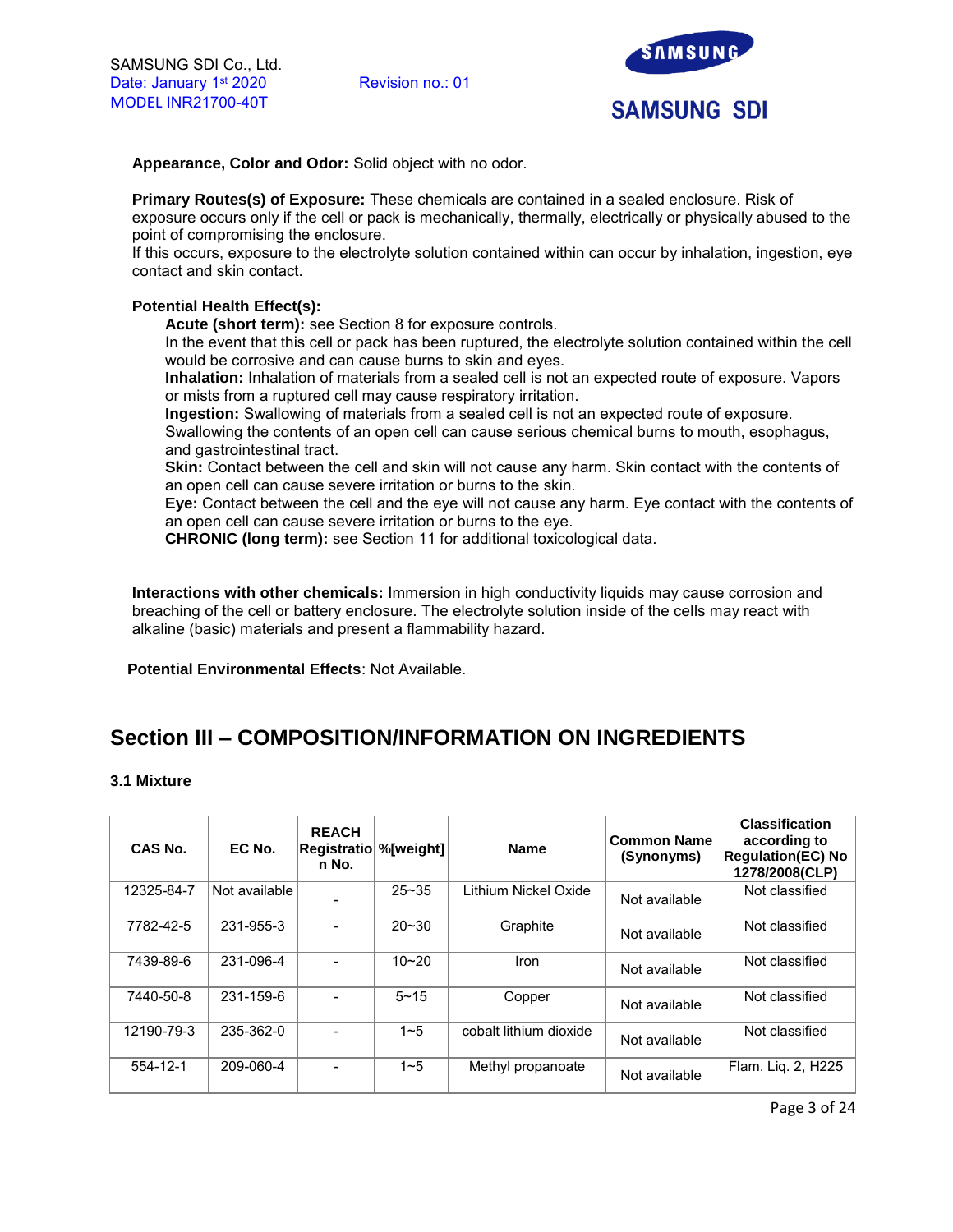

# **SAMSUNG SDI**

|                |               |                          |           |                                    |               | Acute Tox. 4, H332                                                                   |
|----------------|---------------|--------------------------|-----------|------------------------------------|---------------|--------------------------------------------------------------------------------------|
| 7429-90-5      | 231-072-3     |                          | $1 - 5$   | Aluminium                          | Not available | Pyr. Sol. 1, H250<br>Water-react. 2, H261                                            |
| 21324-40-3     | 244-334-7     |                          | $1 - 3$   | lithium<br>hexafluorophosphate(1-) | Not available | Not classified                                                                       |
| 114435-02-8    | Not available |                          | $1 - 3$   | 4-Fluoro-1,3-dioxolan-2-<br>one    | Not available | Not classified                                                                       |
| 616-38-6       | 210-478-4     | $\blacksquare$           | $1 - 3$   | dimethyl carbonate                 | Not available | Flam. Liq. 2, H225                                                                   |
| 9002-88-4      | Not available | $\overline{\phantom{a}}$ | $1 - 3$   | Polyethylene                       | Not available | Not classified                                                                       |
| 1309-37-1      | 215-168-2     | $\overline{\phantom{a}}$ | $0.1 - 1$ | diiron trioxide                    | Not available | Not classified                                                                       |
| 1318-23-6      | 215-284-3     | $\overline{\phantom{a}}$ | $0.1 - 1$ | Boehmite (Al(OH)O)                 | Not available | Not classified                                                                       |
| 1333-86-4      | 215-609-9     |                          | $0.1 - 1$ | Carbon black                       | Not available | Not classified                                                                       |
| 7440-02-0      | 231-111-4     |                          | $0.1 - 1$ | Nickel                             | Not available | Skin Sens. 1, H317<br>Carc. 2, H351<br>STOT RE 1, H372<br>Aquatic Chronic 3,<br>H412 |
| 872-50-4       | 212-828-1     |                          | $0.1 - 1$ | 1-Methyl-2-pyrrolidinone           | Not available | Skin Irrit. 2, H315<br>Eye Irrit. 2, H319<br>STOT SE 3, H335<br>Repr. 1B, H360D      |
| 11089-89-7     | Not available |                          | $0.1 - 1$ | Aluminum lithium oxide<br>(LiAIO)  | Not available | Not classified                                                                       |
| 7440-47-3      | 231-157-5     |                          | $0.1 - 1$ | Chromium                           | Not available | Not classified                                                                       |
| 554-13-2       | 209-062-5     | $\blacksquare$           | $0.1 - 1$ | lithium carbonate                  | Not available | Not classified                                                                       |
| $100 - 41 - 4$ | 202-849-4     |                          | $0.1 - 1$ | ethylbenzene                       | Not available | Flam. Liq. 2, H225<br>Acute Tox. 4, H332<br>Asp. Tox. 1, H304<br>STOT RE 2,          |

Page 4 of 24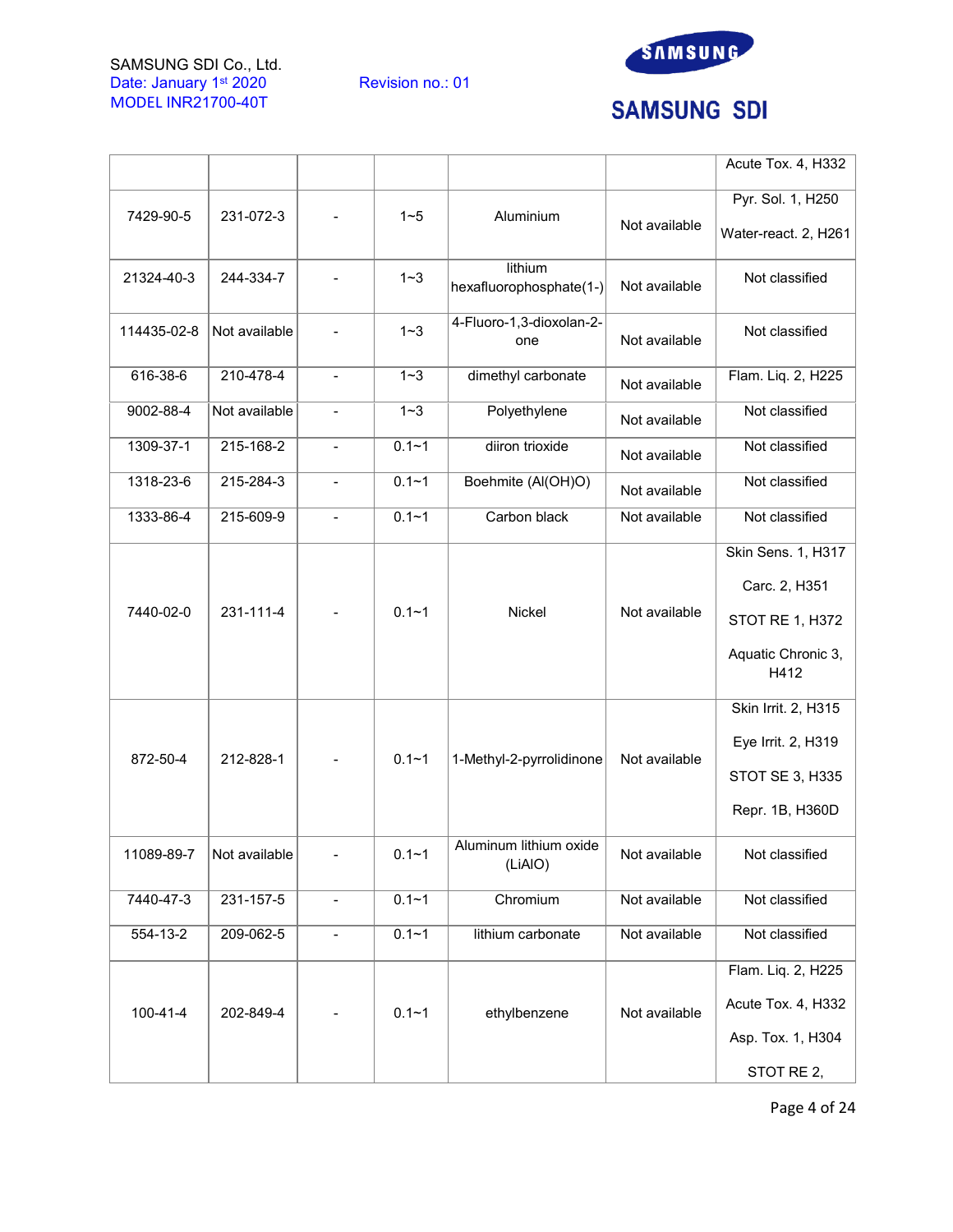

# **SAMSUNG SDI**

|  |  |  | $100 - 11$<br>- --- --<br>ordans<br>. |
|--|--|--|---------------------------------------|
|  |  |  |                                       |

## *Further Information*

Because of the cell structure the dangerous ingredients will not be available if used properly. During charge process a lithium graphite intercalation phase is formed.

# **Section IV – FIRST-AID MEASURES**

## **4.1 Description of first aid measures**

## **Following eye contact :**

- Rinse eyes with plenty of water for at least 15 minutes and seek medical attention.

## **Following skin contact :**

- Remove contaminated clothing and wash before reuse.
- Immediately rinse contact area with plenty of clean water.
- Provide first aid to contacted area to prevent infection.
- Get medical attention.

## **Following inhalation :**

- In case of inhalation of organic electrolyte mist, remove from exposure to fresh air.
- If necessary give oxygen. Get medical attention.

## **Following ingestion :**

- In case of ingestion of electrolyte don't induce vomiting.
- If patient is conscious and alert give 2~4 cupfuls of milk or water.
- Never give anything by mouth to an unconscious person.
- Get medical attention immediately.

## **Further Information :**

- The following first aid measures are required only in case of exposure to interior battery components after damage of the external battery casing.

- Undamaged, closed cells do not represent a danger to the health.

## **4.2 Most important symptoms and effects, both acute and delayed**

**Acute effects :** Not available

**Delayed effects :** Not available

# **4.3 Indication of immediate medical attention and special treatment needed**

- Ensure that medical personnel are aware of the material(s) involved and take precautions to protect themselves.

# **Section V – FIRE-FIGHTING MEASURES**

**5.1 Extinguishing media**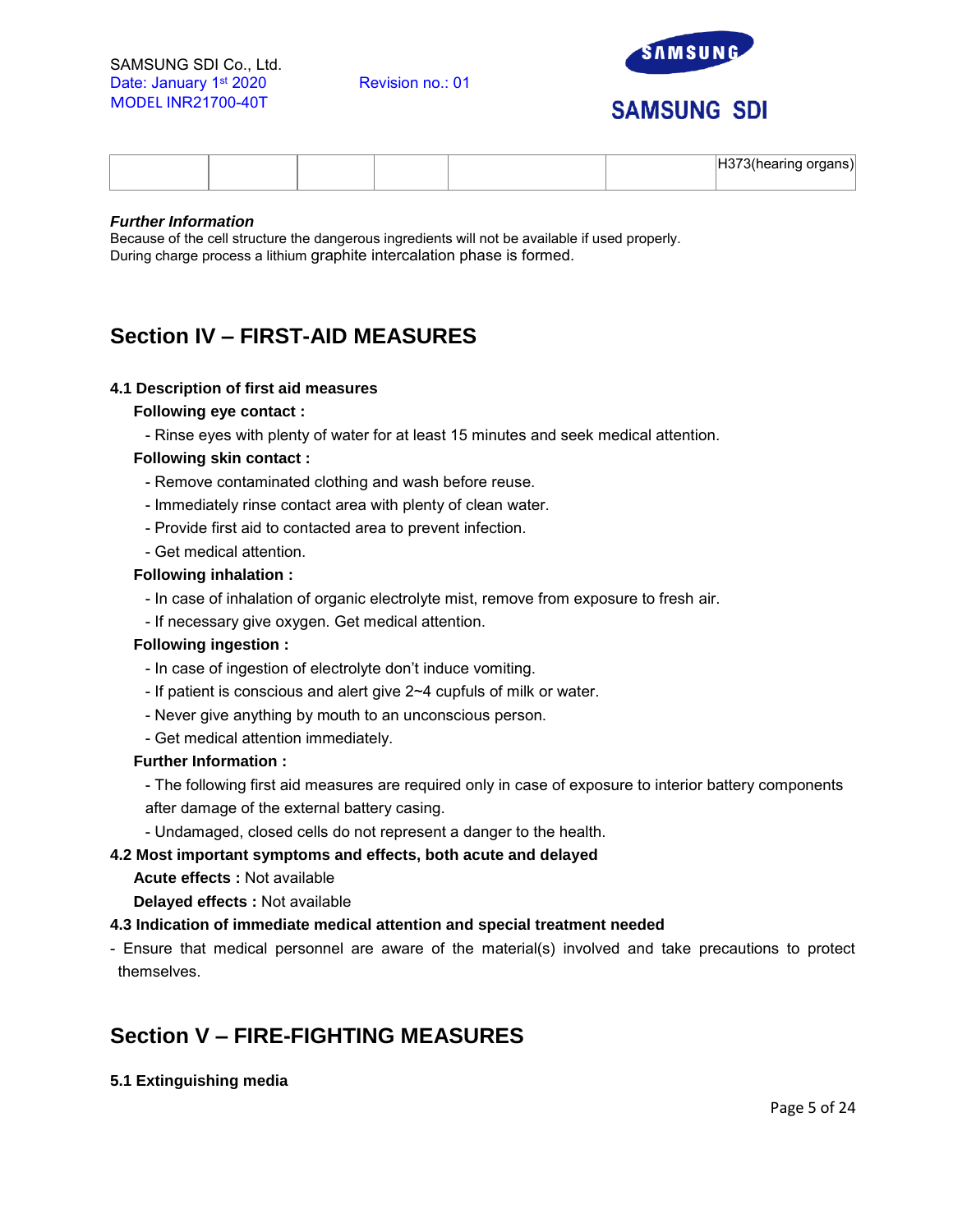

- When the scale of the fire is small, use a HFC (hydrofluorocarbon) clean-agent fire extinguisher or alcohol resistant foam fire extinguishers. (In case of battery overheating, wear protective gear and immerse heated battery in water)

- In case of large fire, use large amount of water to extinguish.

# **5.2 Special hazards arising from the substance or mixture**

- Flammable gas leaks before ignition and then the product ignites.

## **5.3 Advice for firefighters**

- The ignited battery has a high temperature, so there is a risk of additional ignition even if the fire is extinguished at early stage. Sprinkle a large amount of water until the battery temperature drops to normal temperature.

- If the battery is ignited in multi-stacked condition, multi-stack should be disassembled and then extinguished so that heat is not transferred between batteries

- In the event of a battery fire, cool it by spraying water directly on the battery.

- When handling a overheated battery, wear heat-resistant protective equipment.

# **Section VI – ACCIDENTAL RELEASE MEASURES**

# **6.1 Personal precautions, protective equipment and emergency procedures**

## **For non-emergency personnel**

**Protective equipment :** Use personal protective equipment, see Section 8

## **Emergency procedures** :

- In case of cell damage, possible release of dangerous substances and a flammable gas mixture.
- Eliminate all ignition sources.
- Please note that materials and conditions to avoid.
- Battery may emit electrolyte if charging or discharging rates exceed manufacturer's recommendations or if pack has been breached.
- Move battery to well ventilated area to prevent gas accumulation.

## **For emergency responders**

- Eliminate all ignition sources.
- Please note that materials and conditions to avoid.
- Move battery to well ventilated area to prevent gas accumulation.

## **6.2 Environmental precautions :**

- Avoid release to the environment.
- Prevent entry into waterways, sewers, basements or confined areas.

# **6.3 Methods and material for containment and cleaning up**

## **For containment :** Not available

**For cleaning up :**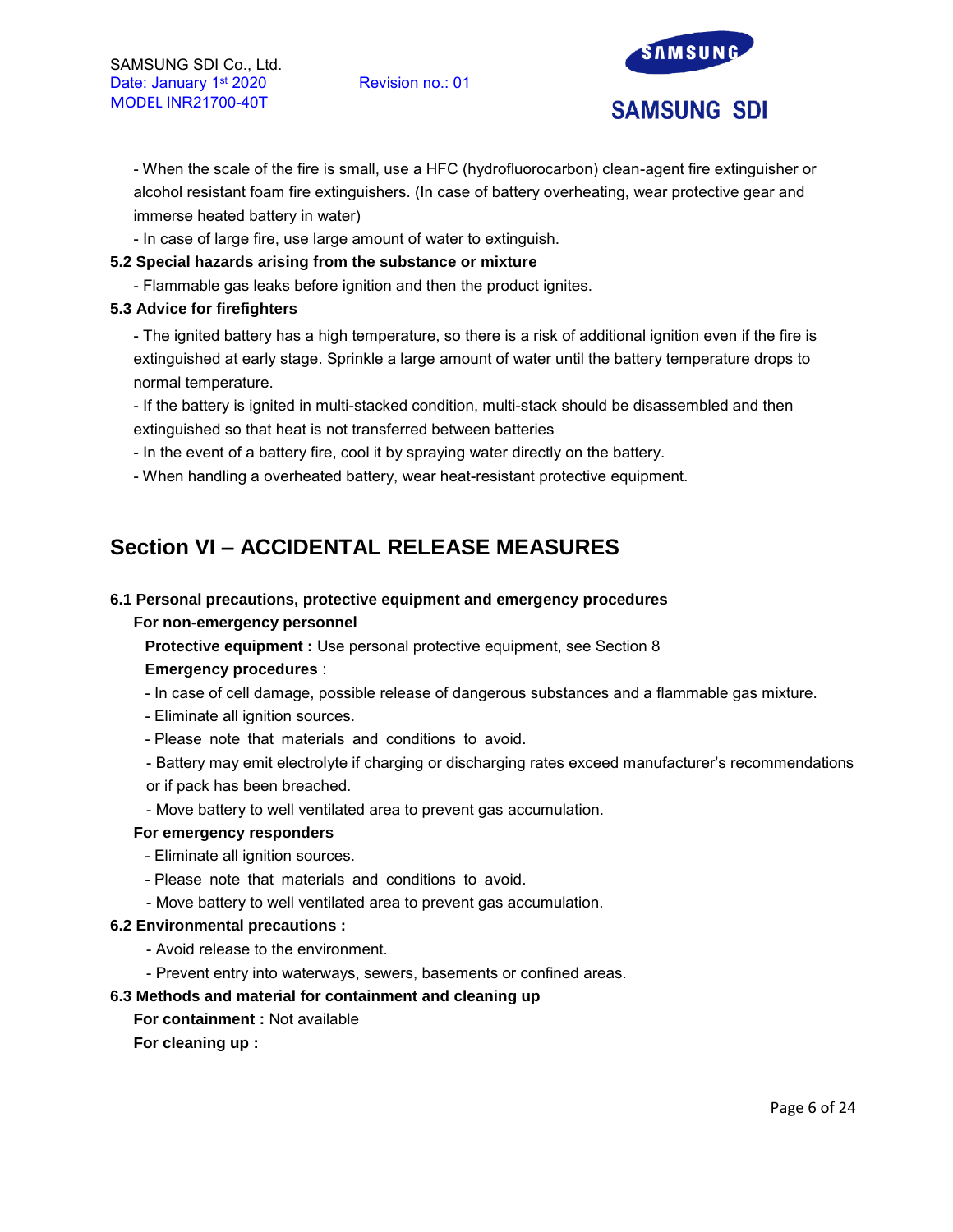

- Cover with Dry earth, DRY sand or other non-combustible material and put on the plastic sheet to minimize spreading or contact with rain.

- Move battery to well ventilated area to prevent gas accumulation.
- Dispose in accordance with applicable local, state and federal regulations.
- **Other information:** Not available

# **6.4 Reference to other sections**

- See also sections 8 and 13 of the Safety Data Sheet.

# **Section VII – HANDLING AND STORAGE**

# **7.1 Precautions for safe handling**

- In case of cell damage, possible release of dangerous substances and a flammable gas mixture.
- The battery stores electrical energy and is capable of rapid energy discharge.
- Battery cell contents are under pressure.
- Handle battery carefully to avoid puncturing case or electrically shorting terminals.

## **7.2 Conditions for safe storage, including any incompatibilities**

- **Technical measures and storage conditions :** Not available
- **Packaging materials :** Not available

# **Requirements for storage rooms and vessels :**

- Storage at room temperature (approx. 20℃) at approx. 40% of the nominal capacity
- Keep in closed original container.

# **7.3 Specific end use(s)**

**Recommendations :** Not available

**Industrial sector specific solutions :** Not available

# **Section VIII – EXPOSURE CONTROLS / PERSONAL PROTECTION**

## **8.1 Control parameters**

## **Occupational Exposure limits**

| <b>Name</b>          | <b>ACGIH</b><br>regulation                                                                  | <b>Biological</b><br>exposure index | <b>OSHA</b><br>regulation                                                                                 | <b>NIOSH</b><br>regulation                                                                  | <b>EU</b> regulation |  |  |
|----------------------|---------------------------------------------------------------------------------------------|-------------------------------------|-----------------------------------------------------------------------------------------------------------|---------------------------------------------------------------------------------------------|----------------------|--|--|
| Lithium Nickel Oxide | $TWA = 1.5 mg/m3$<br>(inhalable<br>particulate<br>matter)(Nickel<br> CAS.no 7440-02- <br>O) | Not available                       | TWA = $1 \text{ mg/m}^3$<br>(metal and<br>insoluble<br>compounds (as<br>Ni))<br>TWA = 1 mg/m <sup>3</sup> | $Ca$ TWA =<br>$0.015$ mg/m <sup>3</sup><br>(metal and<br>insoluble<br>compounds (as<br>Ni)) | Not applicable       |  |  |
|                      |                                                                                             |                                     | (soluble)                                                                                                 | $Ca$ TWA =                                                                                  |                      |  |  |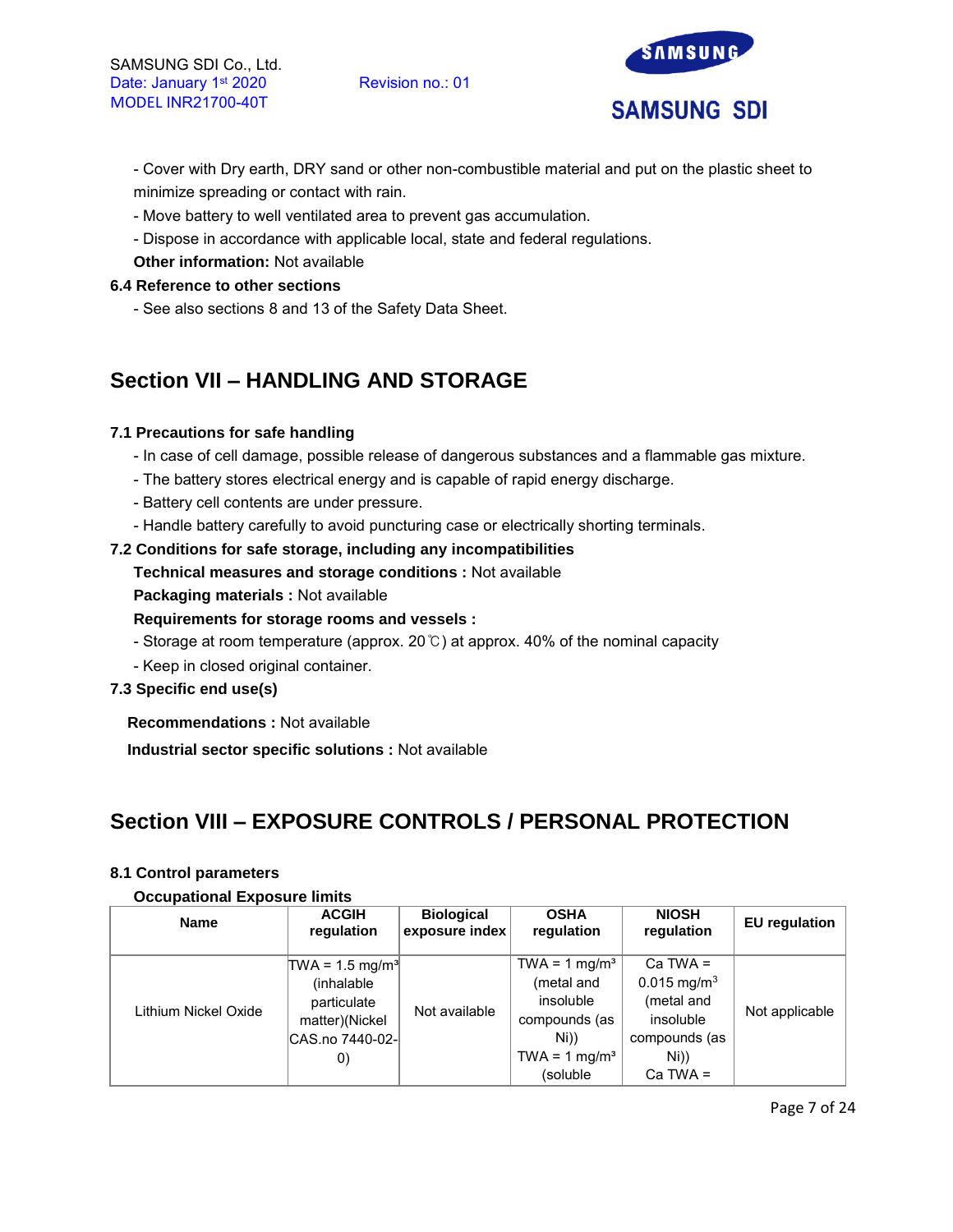



# **SAMSUNG SDI**

|                                    |                                                                   |               | compounds (as                                                                                                                                               | $0.015$ mg/m <sup>3</sup>                                                             |                |
|------------------------------------|-------------------------------------------------------------------|---------------|-------------------------------------------------------------------------------------------------------------------------------------------------------------|---------------------------------------------------------------------------------------|----------------|
|                                    |                                                                   |               | $Ni$ )                                                                                                                                                      | (soluble                                                                              |                |
|                                    |                                                                   |               | (Nickel CAS.no                                                                                                                                              | compounds (as                                                                         |                |
|                                    |                                                                   |               | 7440-02-0)                                                                                                                                                  | $Ni$ )                                                                                |                |
|                                    |                                                                   |               |                                                                                                                                                             | (Nickel CAS.no                                                                        |                |
|                                    |                                                                   |               |                                                                                                                                                             | 7440-02-0)                                                                            |                |
|                                    |                                                                   |               |                                                                                                                                                             |                                                                                       |                |
| Graphite                           | TWA = $2mg/m3$                                                    | Not available | Not applicable                                                                                                                                              | Not applicable                                                                        | Not applicable |
| Iron                               | Not applicable                                                    | Not available | Not applicable                                                                                                                                              | Not applicable                                                                        | Not applicable |
| Copper                             | TWA = $0.2$ mg/m <sup>3</sup><br>(fume)                           | Not available | Not applicable                                                                                                                                              | Not applicable                                                                        | Not applicable |
|                                    |                                                                   |               | TWA = $0.1$ mg/m <sup>3</sup>                                                                                                                               | $TWA = 0.05$                                                                          |                |
|                                    | TWA = $0.2$ mg/m <sup>3</sup>                                     |               | (Cobalt metal,                                                                                                                                              | mg/m <sup>3</sup> (Cobalt                                                             |                |
|                                    | (Cobalt and<br>cobalt                                             | Not available | dust, and fume                                                                                                                                              | metal, dust, and                                                                      |                |
| cobalt lithium dioxide             |                                                                   |               | (as                                                                                                                                                         | fume (as                                                                              | Not applicable |
|                                    | compounds, CAS.                                                   |               |                                                                                                                                                             | Co),CAS.no7440 Co),CAS.no7440                                                         |                |
|                                    | no7440-48-4)                                                      |               | $-48-4)$                                                                                                                                                    | $-48-4)$                                                                              |                |
|                                    |                                                                   |               |                                                                                                                                                             |                                                                                       |                |
| Cobalt, Co                         | $TWA = 0.02$<br>mg/m <sup>3</sup>                                 | Not available | Not available                                                                                                                                               | TWA 0.05 mg/m <sup>3</sup>                                                            | Not available  |
| Methyl propanoate                  | Not applicable                                                    | Not available | Not applicable                                                                                                                                              | Not applicable                                                                        | Not applicable |
| Aluminium                          | TWA = $1 \text{ mg/m}^3$<br>(respirable<br>particulate<br>matter) | Not available | TWA = $15 \text{ mg/m}^3$<br>(Aluminum Metal<br>(as AI) Total<br>dust)<br>TWA = $5 \text{ mg/m}^3$<br>(Aluminum Metal<br>(as Al)<br>Respirable<br>fraction) | TWA = $1$ mg/m <sup>3</sup><br>(Aluminum Metal<br>(as<br>Al), Respirable<br>fraction) | Not applicable |
| lithium<br>hexafluorophosphate(1-) | Not applicable                                                    | Not available | Not applicable                                                                                                                                              | Not applicable                                                                        | Not applicable |
| 4-Fluoro-1,3-dioxolan-2-one        | Not applicable                                                    | Not available | Not applicable                                                                                                                                              | Not applicable                                                                        | Not applicable |
| dimethyl carbonate                 | Not applicable                                                    | Not available | Not applicable                                                                                                                                              | Not applicable                                                                        | Not applicable |
| Polyethylene                       | Not applicable                                                    | Not available | Not applicable                                                                                                                                              | Not applicable                                                                        | Not applicable |
| diiron trioxide                    | TWA = $5 \text{ mg/m}^3$                                          | Not available | TWA = $10 \text{ mg/m}^3$<br>(fume)                                                                                                                         | TWA = $5 \text{ mg/m}^3$<br>(dust and fume)                                           | Not applicable |
| Boehmite (Al(OH)O)                 | Not applicable                                                    | Not available | Not applicable                                                                                                                                              | Not applicable                                                                        | Not applicable |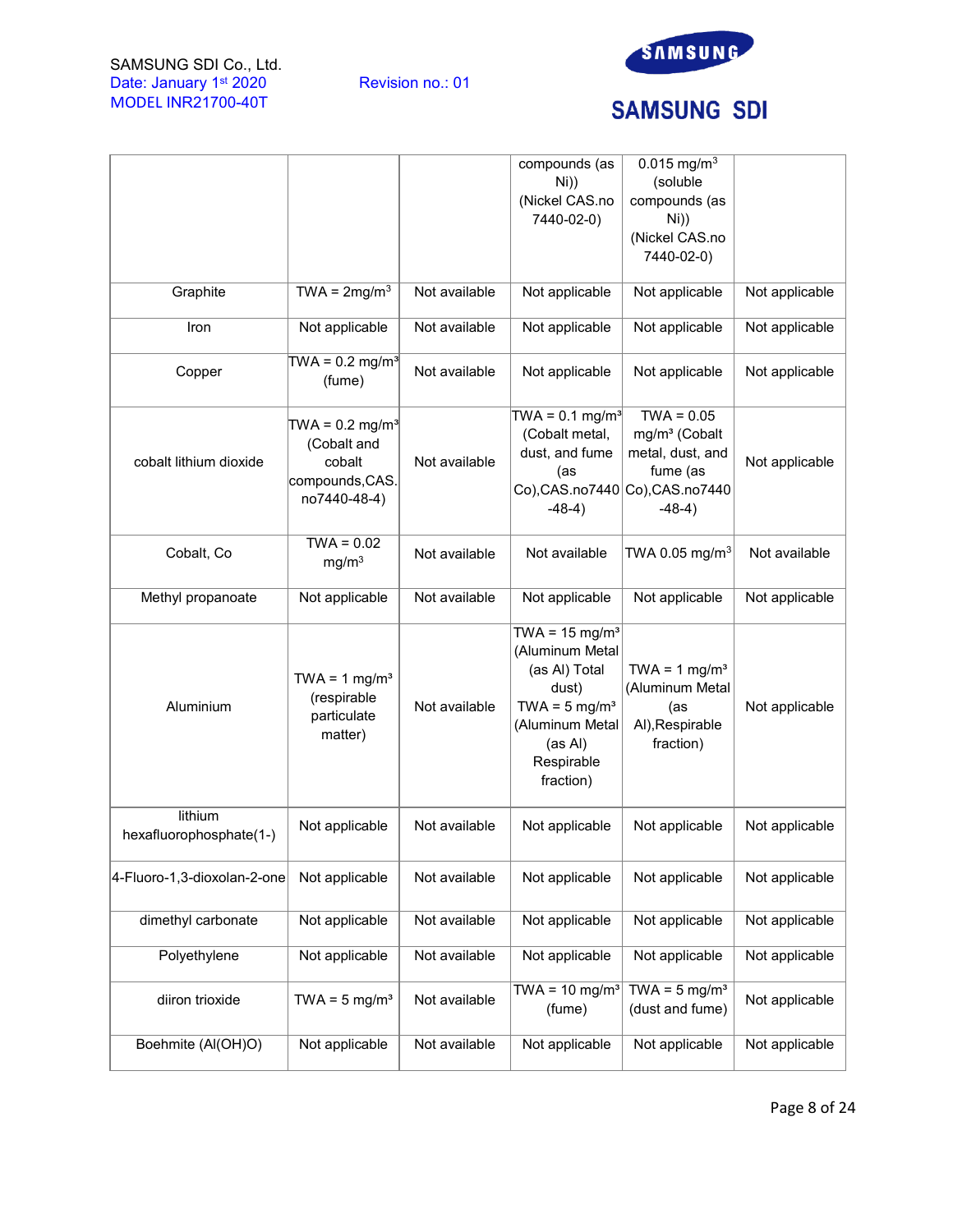

# **SAMSUNG SDI**

| Carbon black                      | $TWA =$<br>3mg/m <sup>3</sup><br>(inhalable<br>particulate<br>matter)                                                                           | Not available | TWA = $3.5 \text{ mg/m}^3$                                                                                                                                                                        | $TWA = 3.5 mg/m3$<br>Ca TWA = $0.1$<br>mg PAHs/m3<br>[Carbon black in<br>presence of<br>polycyclic<br>aromatic<br>hydrocarbons<br>(PAHs)]                                   | Not applicable                                                                           |
|-----------------------------------|-------------------------------------------------------------------------------------------------------------------------------------------------|---------------|---------------------------------------------------------------------------------------------------------------------------------------------------------------------------------------------------|-----------------------------------------------------------------------------------------------------------------------------------------------------------------------------|------------------------------------------------------------------------------------------|
| <b>Nickel</b>                     | TWA = $1.5 \text{ mg/m}^3$<br>(inhalable<br>particulate<br>matter)                                                                              | Not available | TWA = $1 \text{ mg/m}^3$<br>(metal and<br>insoluble<br>compounds (as<br>Ni))<br>TWA = $1 \text{ mg/m}^3$<br>(soluble<br>compounds (as<br>Ni))                                                     | $Ca TWA =$<br>$0.015$ mg/m <sup>3</sup><br>(metal and<br>insoluble<br>compounds (as<br>Ni))<br>$Ca$ TWA =<br>$0.015$ mg/m <sup>3</sup><br>(soluble<br>compounds (as<br>Ni)) | Not applicable                                                                           |
| 1-Methyl-2-pyrrolidinone          | Not applicable                                                                                                                                  | Not available | Not applicable                                                                                                                                                                                    | Not applicable                                                                                                                                                              | TWA = $40 \text{ mg/m}^3$ ,<br>TWA= 10 ppm,<br>$STEL = 80$<br>$mg/m3$ , STEL =<br>20 ppm |
| Aluminum lithium oxide<br>(LiAIO) | TWA = $1 \text{ mg/m}^3$<br>(respirable<br>particulate<br>matter)(Aluminu<br>m CAS.no 7429-<br>$90-5)$                                          | Not available | TWA = $15 \text{ mg/m}^3$<br>(Aluminum Metal<br>(as AI) Total<br>dust)<br>TWA = $5 \text{ mg/m}^3$<br>(Aluminum Metal<br>(as Al)<br>Respirable<br>fraction)<br>(Aluminum<br>CAS.no 7429-90-<br>5) | TWA = $1 \text{ mg/m}^3$<br>(Aluminum Metal<br>(as<br>Al), Respirable<br>fraction)(Aluminu<br>m CAS.no 7429-<br>$90-5)$                                                     | Not applicable                                                                           |
| Chromium                          | $TWA = 0.5$<br>$mg/m3$ (inhalable<br>particulate<br>matter); TLV<br>basis: respiratory<br>tract irritation,<br>$TWA = 0.5$<br>mg/m <sup>3</sup> | Not available | $TWA = 0.5$<br>mg/m <sup>3</sup><br>(Chromium (II)<br>compounds (as<br>Cr), Chromium<br>(III) compounds<br>(as Cr))<br>TWA = $1 \text{ mg/m}^3$<br>(Chromium metal<br>and insol. salts            | $TWA = 0.5$<br>mg/m <sup>3</sup><br>(Chromium (II)<br>compounds (as<br>Cr), Chromium<br>(III) compounds<br>(as Cr))<br>$TWA = 0.5$<br>mg/m <sup>3</sup><br>Chromium metal   | TWA = $2 \text{ mg/m}^3$                                                                 |

Page 9 of 24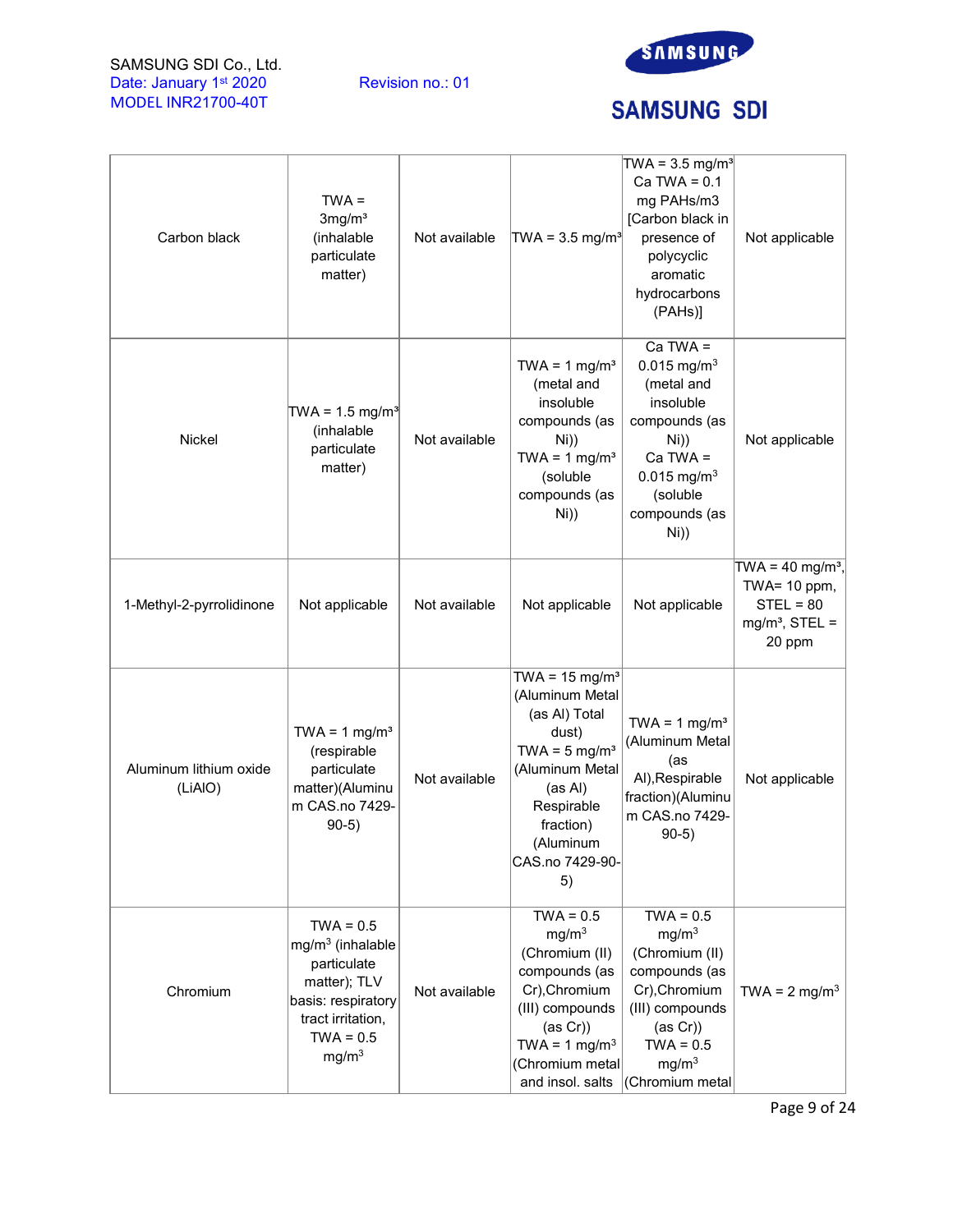



# **SAMSUNG SDI**

|                   |                |               | (as Cr))                                            | and insol. salts<br>(as Cr))    |                                                                                                    |
|-------------------|----------------|---------------|-----------------------------------------------------|---------------------------------|----------------------------------------------------------------------------------------------------|
| lithium carbonate | Not applicable | Not available | Not applicable                                      | Not applicable                  | Not applicable                                                                                     |
| ethylbenzene      | $TWA = 20 ppm$ | Not available | $TWA = 100 ppm$<br>$TWA = 435$<br>mg/m <sup>3</sup> | $TWA = 100 ppm$<br>(ST) 125 ppm | $TWA = 442$<br>$mg/m3$ , TWA=<br>$ 100$ ppm, STEL =<br>884 mg/m <sup>3</sup> , STEL<br>$= 200$ ppm |

## **8.2 Exposure controls**

## **8.2.1 Appropriate engineering controls :**

## **Substance/mixture related measures to prevent exposure during identified uses:**

- Avoid charging batteries in areas where hydrogen gas accumulate.
- Use local exhaust ventilation to maintain concentrations of hydrogen below the Lower Explosive collect and transport flammable gases in ventilation systems.
- Insure proper ventilation is present and electrolyte mist and vapours.

## **Structural measures to prevent exposure:**

- Avoid charging batteries in areas where hydrogen gas accumulate.
- Use local exhaust ventilation to maintain concentrations of hydrogen below the Lower Explosive collect and transport flammable gases in ventilation systems.
- Insure proper ventilation is present and electrolyte mist and vapours.

## **Organisational measures to prevent exposure:** Not available

## **Technical measures to prevent exposure:**

- Insure proper ventilation is present and electrolyte mist and vapours.

# **8.2.2 Individual protection measures, such as personal protective equipment :**

## **Eye and face protection**

- Wear ANSI approved safety glasses with side shield during normal use.

- Wear NIOSH approved face shield with safety glasses and H.V protection during intentional disassembly.

# **Skin protection**

# **Hand protection**

- Wear nitrile butyl rubber, neoprene, or PVC glove during battery component disassembly.
- Discard contaminated work clothing after one work day.

## **Other skin protection**

- Wear protective clothing during battery component disassembly.
- Discard contaminated work clothing after one work day.

## **Respiratory protection :**

- None required during normal use.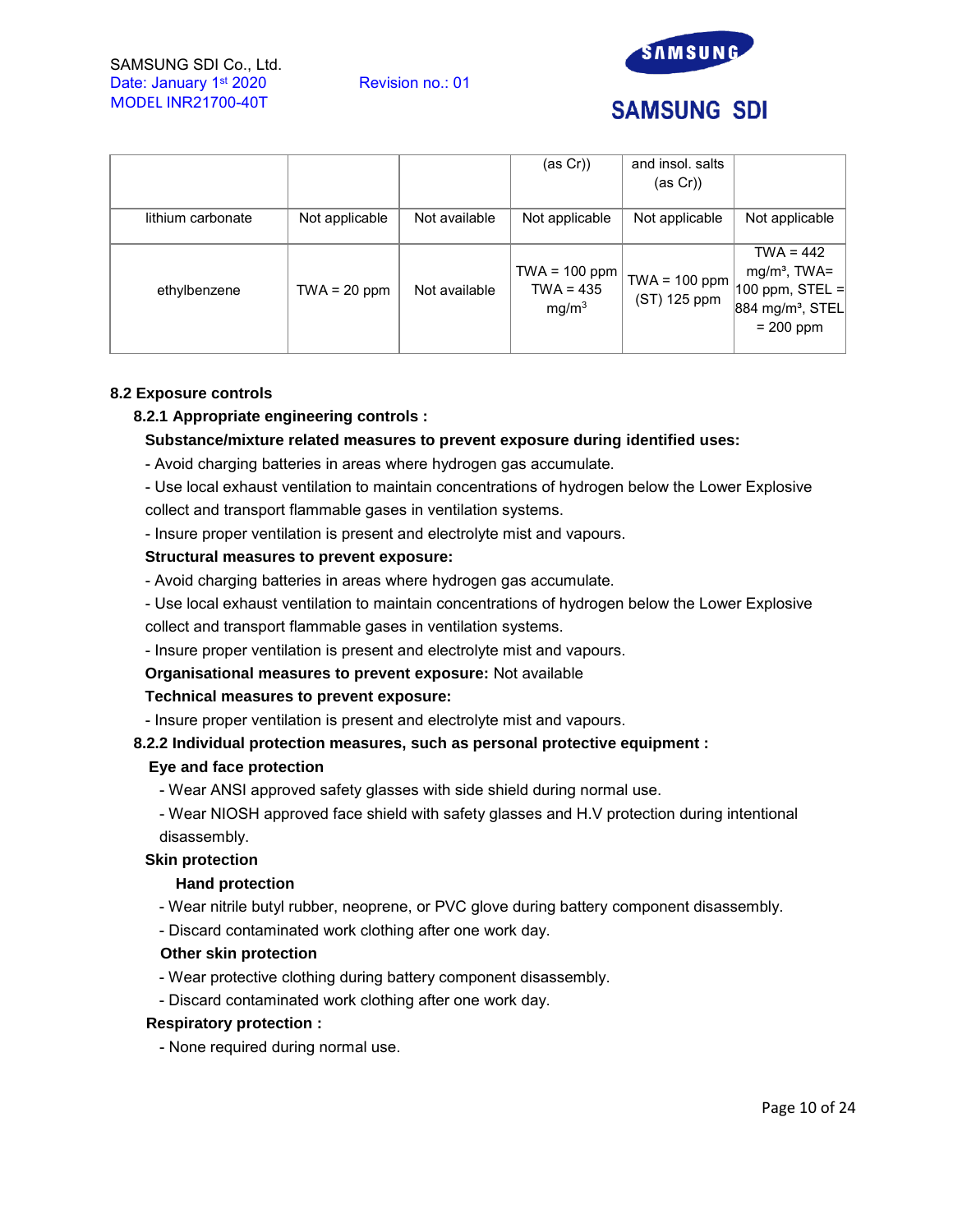

- Wear NIOSH or European Standard EN 149 approved full or half face piece (with goggles) respiratory protective equipment when necessary.

- In lack of oxygen(< 19.5%), wear the supplied-air respirator or self-contained oxygen breathing apparatus.

- In case exposed to particulate material, the respiratory protective equipments as follow are recommended; facepiece filtering respirator or air-purifying respirator, high-efficiency particulate air(HEPA) filter media or respirator equipped with powered fan, filter media of use (dust, mist, fume)

## **8.2.3 Environmental exposure controls**

**Substance/mixture related measures to prevent exposure:** Not available **Instruction measures to prevent exposure:** Not available **Organisational measures to prevent exposure:** Not available

**Technical measures to prevent exposure:** Not available

# **Section IX – PHYSICAL AND CHEMICAL PROPERTIES**

# **9.1 Information on basic physical and chemical properties**

#### **Appearance**

**Description :** Solid **Color :** Not available **Odor :** Odorless **Odor threshold :** Not available **pH :** Not available **Melting point/freezing point :** Not available **Initial boiling point and boiling range :** Not available **Flash point :** Not available **Evaporation rate :** Not available **Flammability (solid, gas) :** Not available **Upper/lower flammability or explosive limits :** Not available **Vapor pressure :** Not available **Solubility (ies) : insoluble. Vapor density :** Not available **Relative density :** Not available **Partition coefficient: n-octanol/water :** Not available **Auto ignition temperature :** Not available **Decomposition temperature :** Not available **Viscosity :** Not available **Explosive properties :** Not available **Oxidizing properties :** Not available **Molecular weight :** Not available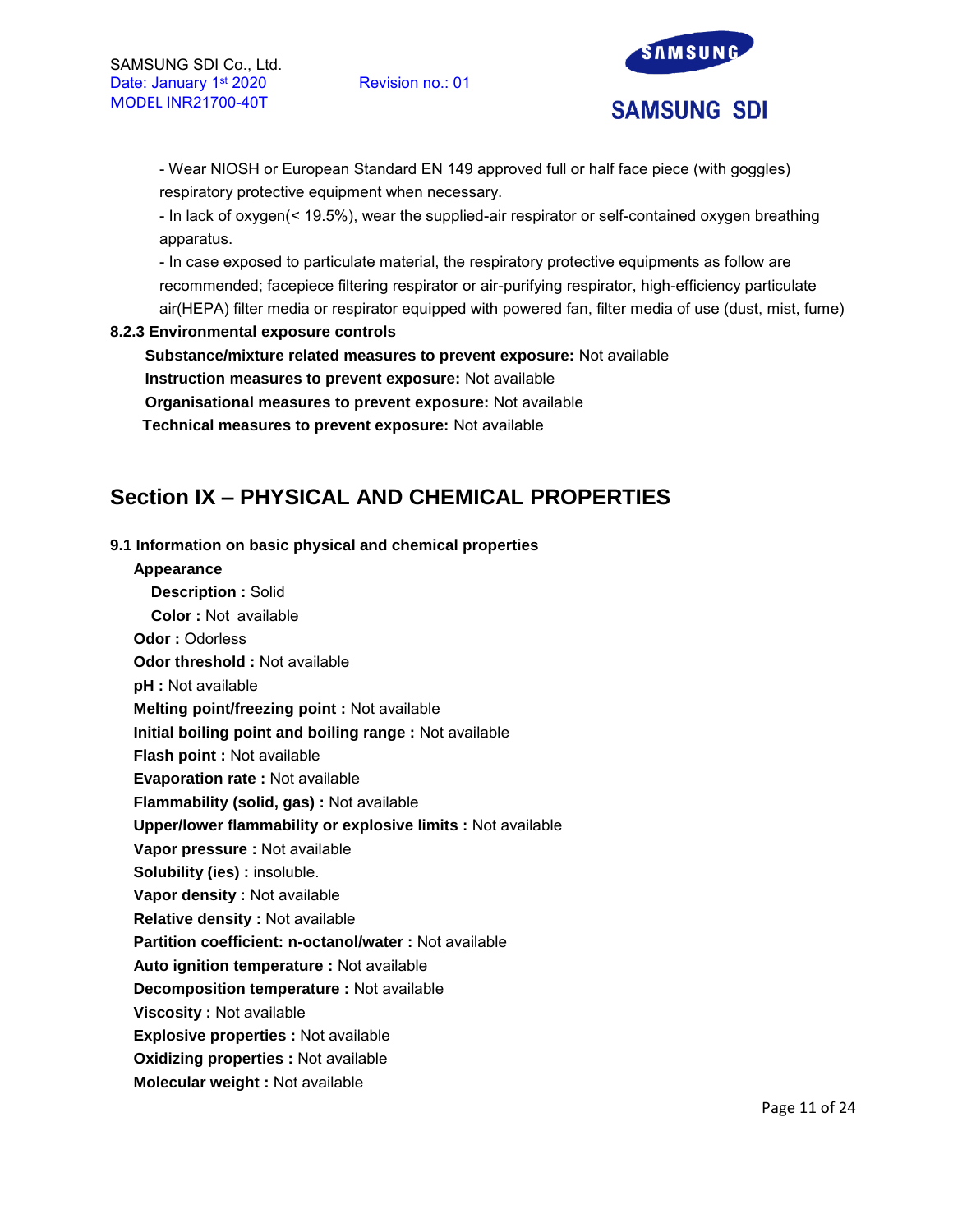

# **9.2 Other information**

Not available

# **Section X – STABILITY AND REACTIVITY**

#### **10.1 Reactivity**

- Stable at ambient temperature.

#### **10.2 Chemical stability**

- There is no hazard when the measures for handling and storage are followed.
- Stable under normal temperatures and pressures.

#### **10.3 Possibility of hazardous reactions**

- Will not occur under normal conditions.
- In case of cell damage, possible release of dangerous substances and a flammable gas mixture.
- Containers may explode when heated.
- Fire may produce irritating and/or toxic gases.
- Some liquids produce vapors that may cause dizziness or suffocation.
- Inhalation of material may be harmful.

#### **10.4 Conditions to avoid**

- Keep away from heat/sparks/open flames/hot surfaces. No smoking.
- Friction, heat, sparks or flames
- Dusts or shavings from borings, turnings, cuttings, etc.
- Do not exceed manufacturer's recommendation for charging or use battery for an application for which
- it was not specifically designed.
- Do not electrically short.

## **10.5 Incompatible materials**

- Avoid contact with acids and oxidizers.
- Keep away from any possible contact with water, because of violent reaction and possible flash fire.
- Handle under inert gas. Protect from moisture.
- Combustibles, reducing agents

## **10.6 Hazardous decomposition products**

- None under normal conditions.
- Corrosive and/or toxic fume
- Material may produce irritating and highly toxic gases from decomposition by heat and combustion during burning.
- Irritating and/or toxic gases

# **Section XI – TOXICOLOGICAL INFORMATION**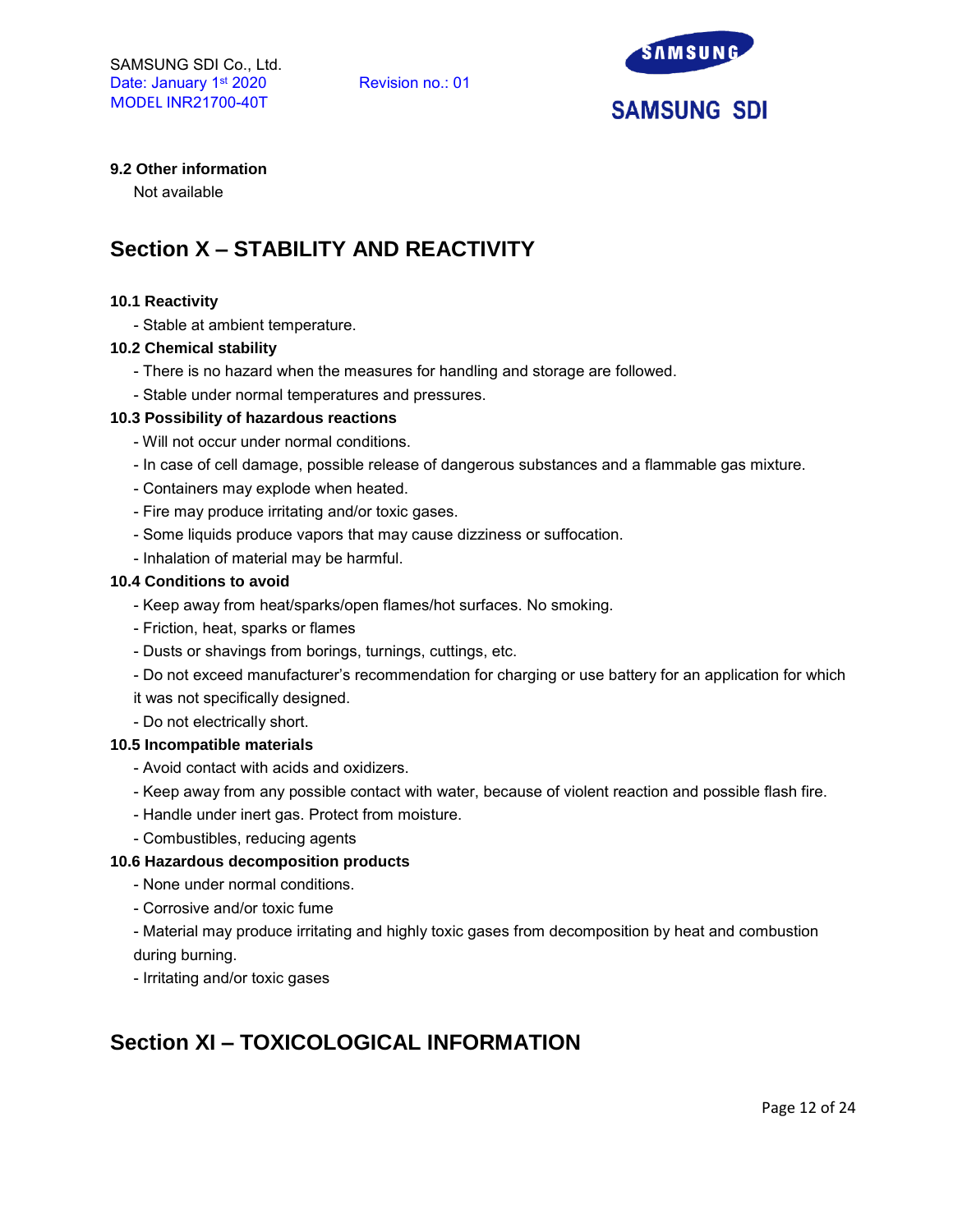

# **SAMSUNG SDI**

※ This is a product that fulfills a certain function in solid state with specific shape without discharging any chemical substance in its use and has no obligation to write (M)SDS. Since this document contains the precautions for safe handling related to its materials or chemical substances consisting of this product, please note that these overall information is irrelevant to this product.

# **11.1 Information on toxicological effects**

# **Acute toxicity**

**Oral :** ATEmix = 5,082.4 mg/kg bw

- Graphite : Rat  $LD_{50} > 2,000$  mg/kg (female)(OECD Guideline 401)
- Fe : Rat  $LD_{50} = 98,600$  mg/kg (Reduced iron, OECD TG 401)
- Copper : Rat LD<sub>50</sub> > 2,500 mg/kg (Cupric oxide; read across)(OECD TG 423, GLP)
- Aluminum : Rat  $LD_{50}$  > 15,900 mg/kg (OECD TG 401)(Fumed alumina; read across)
- Lithium hexafluorophosphate(1-) : Rat LD<sub>50</sub> = 50  $\sim$  300 mg/kg (Female)(OECD Guideline 423, GLP)
- $-$  4-fluoro-1,3-dioxolan-2-one : Rat LD<sub>50</sub> = 500 mg/kg (male)(OECD Guideline 423)
- Dimethyl carbonate : Rat  $LD_{50} > 5,000$  mg/kg (male/female) (OECD Guideline 401)
- Polyethylene : Rat  $LD_{50}$  > 2,000 mg/kg
- Diiron trioxide : Rat  $LD_{50} > 5,000$  mg/kg (male/female)(EU Method B.1)
- Boehmite (Al(OH)O) : Rat  $LD_{50} > 2,000$  mg/kg (OECD Guideline 423, GLP)
- Carbon black : Rat  $LD_{50} > 8,000$  mg/kg (OECD TG 401)
- Nickel; Raney nickel : Rat  $LD_{50} > 9,000$  mg/kg (male/female) (OECD Guideline 401, GLP)
- 1-Methyl-2-pyrrolidinone : Rat  $LD_{50} = 4.150$  mg/kg (male/female)(OECD Guideline 401)
- Chromium : Rat LD<sub>50</sub> > 5,000 mg/kg (Read across; chromium(III) oxide)(OECD TG 420, GLP)
- Lithium carbonate; Lithane: Rat  $LD_{50} = 525$  mg/kg
- Ethylbenzene : Rat LD $_{50}$  = 3,500 mg/kg (male or female)

**Dermal :** ATEmix = 1,651,224 mg/kg bw

- Copper : Rat  $LD_{50} > 2,000$  mg/kg (OECD TG 402, GLP)
- $-4$ -fluoro-1,3-dioxolan-2-one : Rat LD<sub>50</sub>  $> 2,000$  mg/kg (male/female) (OECD Guideline 402)
- Dimethyl carbonate : Rabbit  $LD_{50} > 2,000$  mg/kg (male/female)
- 1-Methyl-2-pyrrolidinone : Rat  $LD_{50} > 5,000$  mg/kg (male/female) (OECD Guideline 402)
- Lithium carbonate;Lithane: Rabbit  $LD_{50} > 3,000$  mg/kg (male/female) (OECD Guideline 402) - Ethylbenzene : Rabbit  $LD_{50} = 15,432$  mg/kg
- **Inhalation :** ATEmix = 226.04 mg/L
	- Graphite : Rat  $LD_{50} > 2$  mg/L/4hr (male/female) (OECD Guideline 403)
- Fe : Rat  $LC_{50}$  > 100 mg/m<sup>3</sup>/6hr
- Aluminum : Rat  $LC_{50}$  > 0.888 mg/L/4hr (analytical) (OECD TG 403)
- Dimethyl carbonate : Rat  $LD_{50} > 5.36$  mg/L/4hr (male/female) (OECD Guideline 403)
- Diiron trioxide : Rat LC<sub>50</sub> = 5.05 mg/L/4hr (male/female) (OECD Guideline 403, GLP)
- Boehmite (Al(OH)O) : Rat LD<sub>50</sub>  $>$  ~ 0.888 mg/kg/4hr (OECD Guideline 403, GLP)
- Carbon black : Rat  $LC_{50}$  > 0.005 mg/L/4hr
- 1-Methyl-2-pyrrolidinone: Rat  $LC_{50} > 5.1$  mg/L/4hr (male/female) (OECD Guideline 403)
- Chromium : Rat LD<sub>50</sub> > 5.41 mg/L/4hr (Read across; chromium(III) oxide)(OECD TG 403, GLP)
- Lithium carbonate;Lithane : Rat  $LC_{50}$  > 2 mg/L/4hr (male/female) (OECD Guideline 403)
- Ethylbenzene: Rat  $LC_{50}$  = 17.8 mg/L/4hr

# **Skin corrosion/ irritation :**

- Graphite : In the skin irritation test using rabbits, the test material was not irritating. (OECD Guideline 404, GLP)
- Fe : In test on skin irritation with rabbits, skin irritations were not observed.(Read across;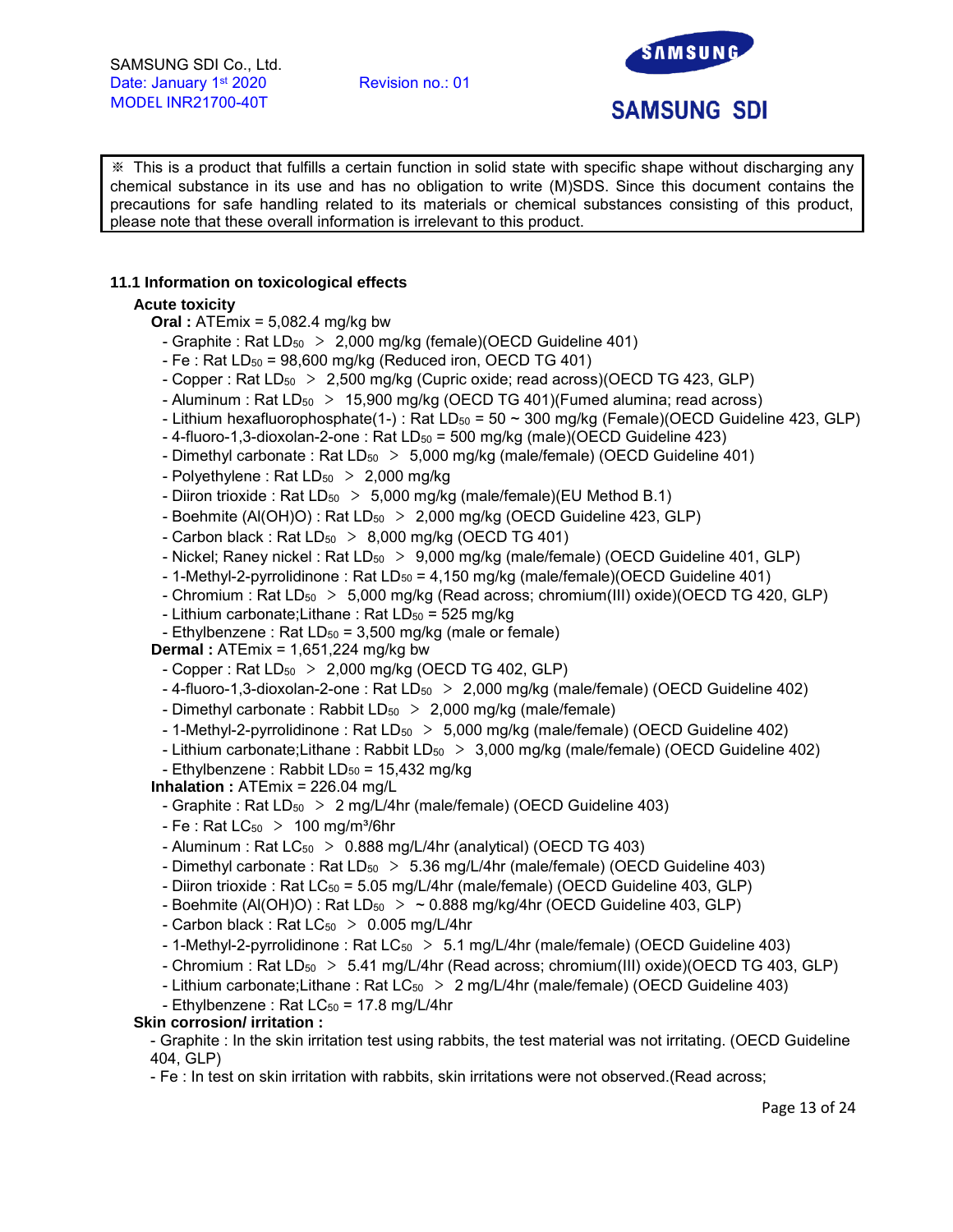

## Fe3O4)(OECD TG 404, GLP)

- Copper : In test on skin irritation with rabbits, skin irritations were not observed. (OECD TG 404, GLP) - Aluminum : Aluminium oxide caused slight erythema in 2/12 rabbits. The observed effects do not

lead to a classification. Aluminium oxide is, therefore, not considered to be a primary skin irritant.(OECD TG 404)(Read across; aluminium oxide)

- Lithium hexafluorophosphate(1-) : In the skin irritation test using human, the test material was corrosive. (EU Method B.40, GLP)

- 4-fluoro-1,3-dioxolan-2-one : In the skin irritation test using human skin model, the test material was non-corrosive. (OECD Guideline 431, GLP)

- Dimethyl carbonate : In the skin irritation test using rabbits, the test material was not irritating. (OECD Guideline 404)

- Polyethylene : No irritation was observed at the other two treated sites and no corrosive effects were noted during the study using rabbits. The primary irritation index was calculated as 0.2 and polyethylene was classified as a mild irritant.

- Diiron trioxide : In the skin irritation test using rabbits, the test material was not irritating. (OECD Guideline 404, GLP)

- Boehmite (Al(OH)O) : In the skin irritation test using rabbits, skin irritations were not observed.(OECD Guideline 404, GLP)

- Carbon black : In test on skin irritation with rabbits, skin irritations were not observed. (OECD TG 404)

- Nickel; Raney nickel : Industrial nickel dust causes nickel dermatitis.

- 1-Methyl-2-pyrrolidinone : In the skin irritation test using rabbits, the test material was slightly irritating. (OECD Guideline 404, GLP)

- Chromium : In test on skin irritation with rabbits, skin irritations were not observed.(Read across; chromium(III) oxide)(OECD TG 404, GLP)

- Lithium carbonate;Lithane : In the skin irritation test using rabbits, the test material was not irritating. (OECD Guideline 404, GLP)

- Ethylbenzene : In test on skin irritation with rabbits, moderate irritations were observed to rabbit skin. **Serious eye damage/ irritation :** 

- Graphite : In the eye irritation test using rabbit, the test material was not irritating. (OECD Guideline 405, GLP)

- Fe : In test on eyes irritation with rabbits, eyes irritations were not observed.(Read across; Fe3O4)(OECD TG 405, GLP)

- Copper : In test on skin irritation with rabbits, skin irritations were not observed. (OECD TG 405, GLP)

- Aluminum : An eye irritation study of the aluminium oxide was performed in rabbits. No eye irritation/ corrosion effects were observed. (Read across; aluminium oxide)

- Lithium hexafluorophosphate(1-) : In the eye irritation test using fertilised brown leghorn chicken eggs, the test material was severely irritating. (GLP)

- Dimethyl carbonate : In the eye irritation test using rabbit, the test material was not irritating. (GLP)

- Polyethylene : Mild irritants were observed in eye irritation test with rabbits. (Score 11.7/110)

- Diiron trioxide : In the eye irritation test using rabbits, the test material was not irritating. (OECD Guideline 405, GLP)

- Boehmite (Al(OH)O) : In the eyes irritation test using rabbits, the test material was not irritating.(OECD Guideline 405, GLP)

- Carbon black : In test on eyes irritation with rabbits, eyes irritations were snot observed. (OECD TG 405)

- 1-Methyl-2-pyrrolidinone : In the eye irritation test using rabbit, the test material was moderately irritating. (OECD Guideline 405, GLP)

- Chromium : In test on eyes irritation with rabbits, eyes irritations were not observed.(Read across; chromium(III) oxide)(OECD TG 405, GLP)

- Lithium carbonate;Lithane : In the eye irritation test using rabbit, the test material was moderately irritating. (OECD Guideline 405, GLP)

- Ethylbenzene : In test on eyes irritation with rabbits, slight irritations were observed to rabbit.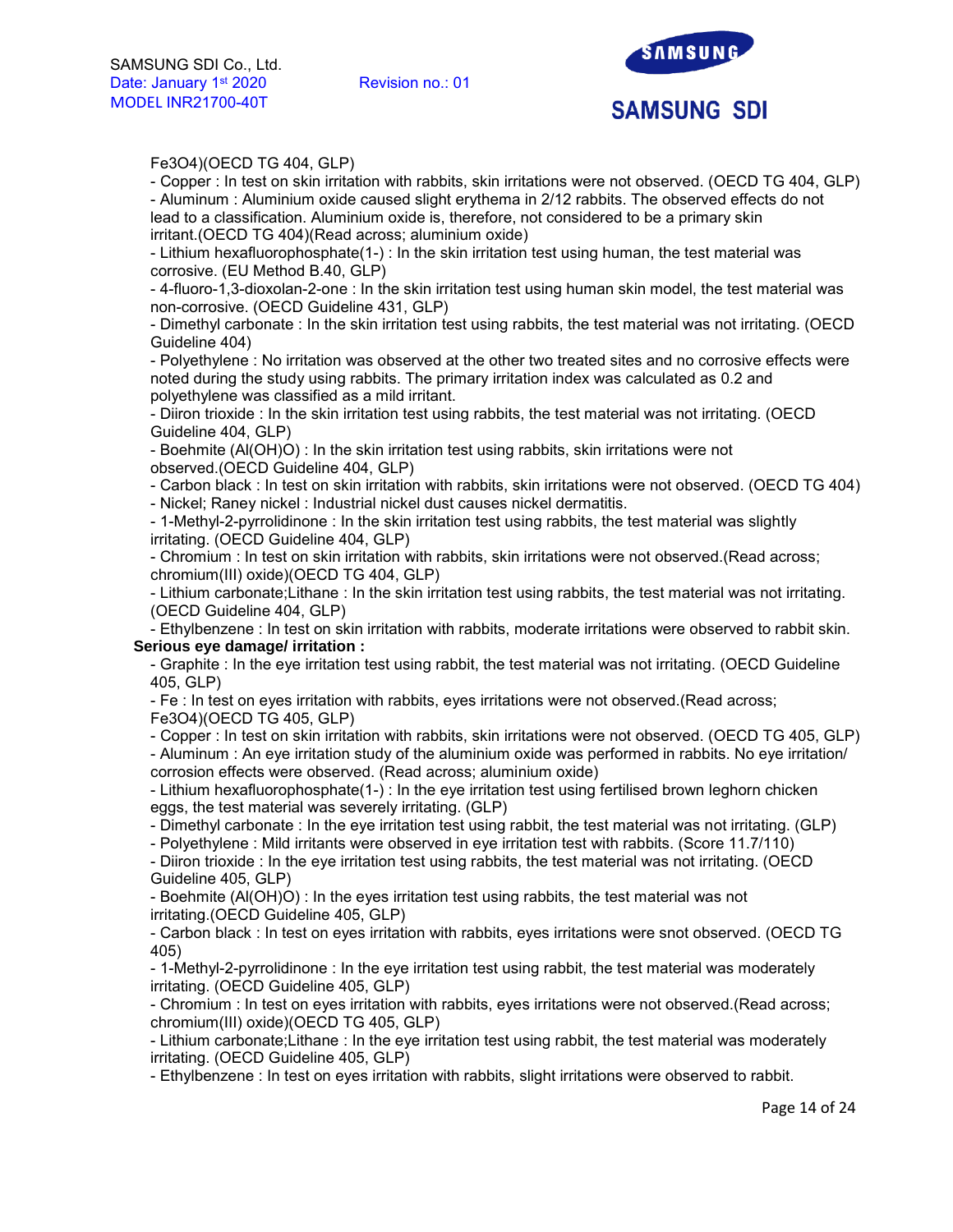

Respiratory sensitization : Not classified

- Aluminum : Al2O3 was the least inflammatory material tested and led to only weak effects on the mouse lung. (Read across; Aluminium oxide)

- Boehmite (Al(OH)O) : In respiratory sensitization test with mice, it did not induce respiratory sensitization.

- Carbon black : In respiratory sensitization test with mice, it did not induce respiratory sensitization. **Skin sensitization :** 

- Graphite : In the skin sensitization test using mice, the test material was not skin sensitization. (OECD Guideline 429, GLP)

- Fe : In the test using guinea pigs, the test substance was not considered to be a dermal sensitizer in guinea pigs.(read across; FeO, Fe2O3)

- Copper : In maximization test on skin sensitization with guinea pig, skin sensitization was not observed. (OECD TG 406, GLP)

- Aluminum : In test with guinea pigs, it can be concluded that aluminium oxide has no sensitisation potential under the experimental conditions. (Read across; Aluminium oxide)

- Lithium hexafluorophosphate(1-) : In the skin sensitization test using mice, the test material was not skin sensitization. (OECD Guideline 429, GLP)

- 4-fluoro-1,3-dioxolan-2-one : In the skin sensitization test using mice, the test material was skin sensitization. (OECD Guideline 429, GLP)

- Dimethyl carbonate : In the skin sensitization test using guinea pig, this material was not skin sensitizing. (OECD Guideline 406, GLP)

- Polyethylene : No reactions were observed in skin sensitization test with guinea pigs.

- Diiron trioxide : In the skin sensitization test using guinea pigs, the test material was not skin sensitizing.

- Boehmite (Al(OH)O) : In the skin sensitization test using guinea pig, this material was not skin sensitizing.(OECD Guideline 406, GLP)

- Carbon black : In skin sensitization test with guinea pig, it did not induce skin sensitization. (OECD TG 406, GLP)

- Nickel; Raney nickel : Nickel hypersensitivity dermatitis may be initiated by contact with nickel on the skin.

- 1-Methyl-2-pyrrolidinone : In the skin sensitization test using mice, the test material was not skin sensitization. (OECD Guideline 429, GLP)

- Chromium : In vitro skin sensitisation test, the test substance was not considered to be a dermal sensitizer.

- Lithium carbonate;Lithane : In the skin sensitization test using guinea pig, this material was not skin sensitizing. (OECD Guideline 406, GLP)

# **Carcinogenicity :**

**IARC**

- Nickel : Group 2B
- Cobalt and cobalt compounds : Group 2B
- Polyethylene : Group 3
- diiron trioxide : Group 3
- Carbon black : Group 2B
- Chromium : Group 3
- Ethylbenzene : Group 2B

## **NTP**

- Nickel : R
- Iron : Present
- Carbon black : Present

**OSHA**

- Nickel : Present
- Carbon black : Present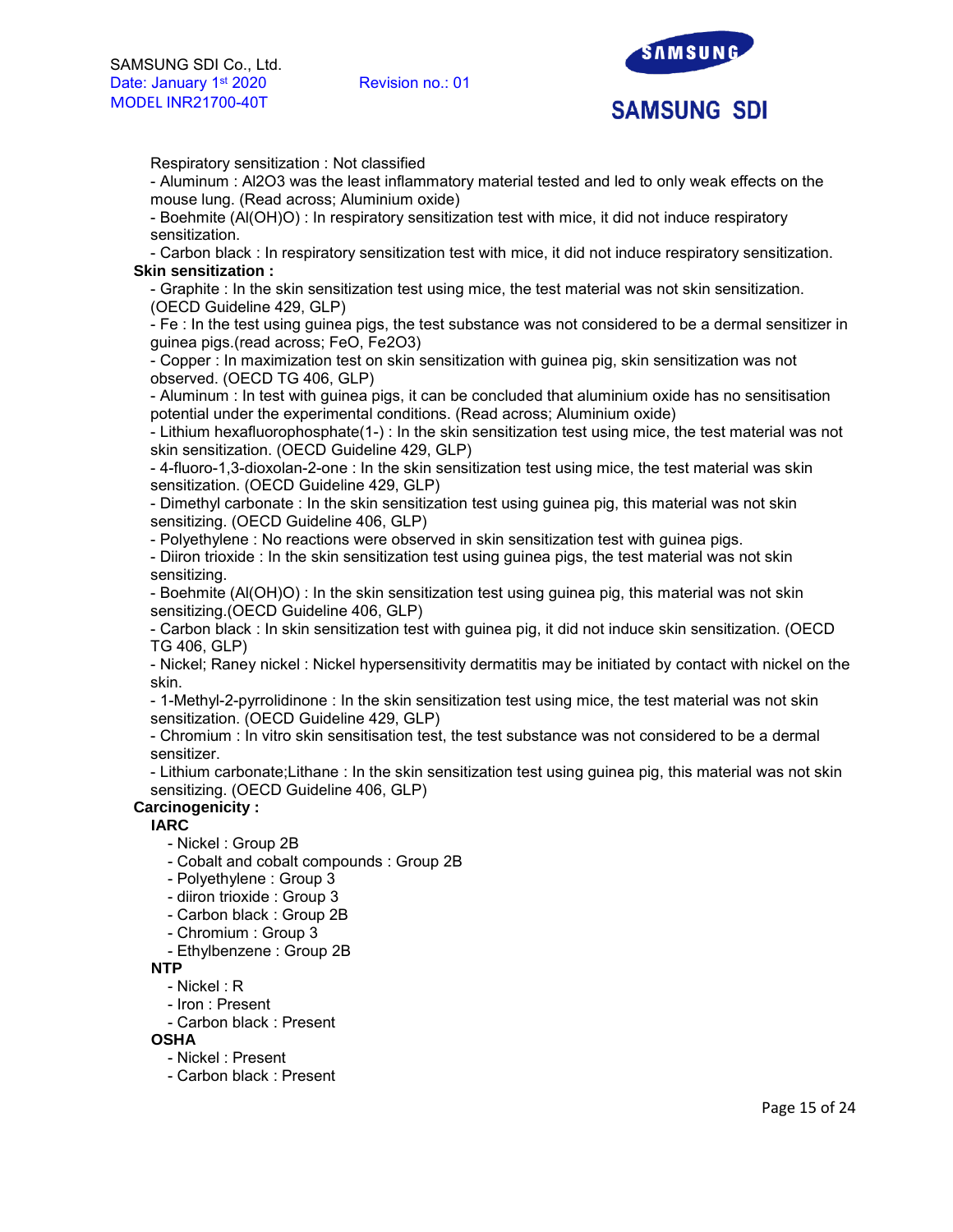

# **ACGIH**

- Nickel : A5
- Aluminum : A4
- Cobalt and cobalt compounds : A3
- diiron trioxide : A4
- Carbon black : A3
- Chromium : A4
- Ethylbenzene : A3

# **KOREA-ISHL**

- Lithium Nickel Oxide : 2
- Nickel : 1A
- Cobalt and inorganic compounds : 2
- Carbon black : 2
- Chromium : 1A(Chromium(Ⅵ)compounds(Water insoluble inorganic compounds))
- Ethylbenzene : 2

**EU**

- Nickel : Carc. 2

- Copper : EPA IRIS: D In carcinogenicity study with rat, tumor was not observed.

- Polyethylene : Fifty rats were implanted with polyethylene. In the polyethylene group, 23 developed tumors (two of these were unrelated to the implants).

- Boehmite (Al(OH)O) : bauxite and alumina exposure was not associated with increased cancer risk.

- Ethylbenzene : there was clear evidence of carcinogenic activity of ethylbenzene in rat(male/female)with based on increased incidences of renal tubule neoplasms; increased incidence of testicular adenoma.

## **Mutagenicity :**

- Graphite : Negative reactions were observed in vitro (Bacterial Reverse Mutation Assay(OECD Guideline 471, GLP)).

- Fe : In mammalian cell gene mutation assay electrolytic iron, positive carbonyl iron exhibited a cytotoxic and mutagenic response (OECD TG 476)

- Copper : Negative reactions were observed in both in vitro(Ames test) and in vivo(DNA damage and/or repair; unscheduled DNA synthesis, micronucleus assay). (GLP)

- Aluminum : Negative reactions were observed in vitro (mammalian cell gene mutation assay with mouse lymphoma L5178Y cells(OECD TG 476, GLP)) and in vivo (micronucleus assay with rats (OECD TG 474, GLP)). (Aluminium hydroxide, aluminium chloride, aluminum oxide; read across) - Lithium hexafluorophosphate(1-) : Negative reactions were observed in both in vivo (Mammalian Erythrocyte Micronucleus test(OECD Guideline 474)) and in vitro (Bacterial Reverse Mutation Assay(OECD Guideline 471, GLP)).

- 4-fluoro-1,3-dioxolan-2-one : Positive reactions were observed in vitro (Bacterial Reverse Mutation Assay(OECD Guideline 471, GLP)) and Negative reactions were observed in vivo (Mammalian Erythrocyte Micronucleus Test(OECD Guideline 474, GLP)).

- Dimethyl carbonate : Negative reactions were observed in both in vitro (Mammalian Chromosome Aberration Test (OECD Guideline 473, GLP)) and in vivo (Mammalian Spermatogonial Chromosome Aberration Test (OECD Guideline 483))

- Polyethylene : Negative reactions were observed in Ames test using Salmonella typhimurium and Escherichia coli.

- Diiron trioxide : Negative reactions were observed in both in vitro (Mammalian Chromosome Aberration Test (OECD Guideline 473, GLP)) and in vivo (DNA damage, chromosome aberration and micronuclei induction test)

- Boehmite (Al(OH)O) : Negative reactions were observed in vitro(mammalian cell gene mutation assay(OECD TG 476, GLP), Negative reactions were observed in vivo Mammalian Erythrocyte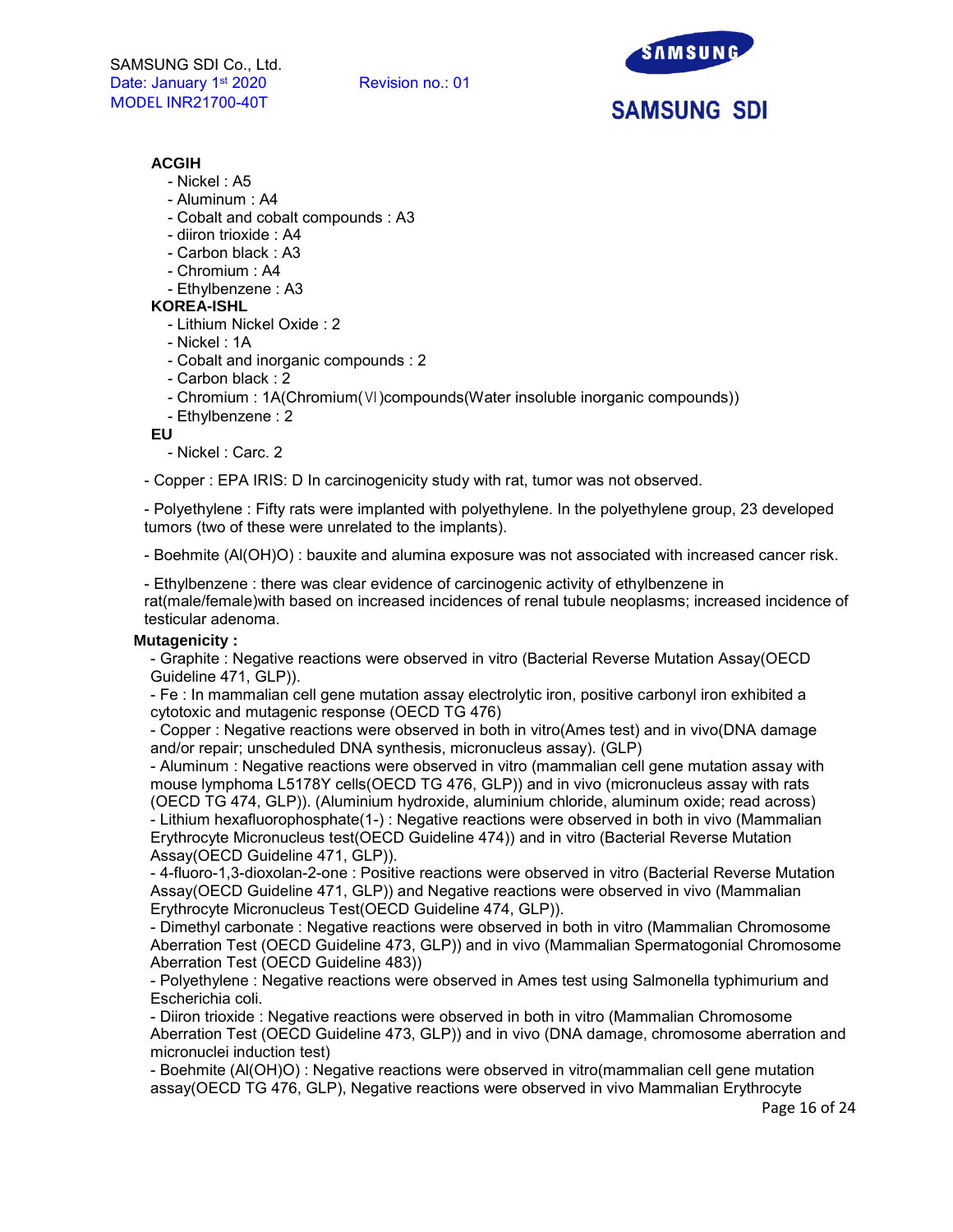

Micronucleus Test(OECD TG 474, GLP)

- Carbon black : Negative reactions were observed in both in vitro(Bacterial gene mutation test(OECD TG 471, GLP), Chromosomal aberrations test(OECD TG 476)) and in vivo(DNA damage and/or repair test).

- 1-Methyl-2-pyrrolidinone : Negative reactions were observed in both in vitro (Chromosomal aberrations test (OECD Guideline 476, GLP)) and in vivo (Mammalian Erythrocyte Micronucleus Test (OECD Guideline 474, GLP)).

- Chromium : In vitro mammalian chromosome aberration test, the result of the assay was negative. (Read across; stainless steel)(OECD TG 473, GLP)

- Lithium carbonate;Lithane : Negative reactions were observed in vitro (Bacterial Reverse Mutation Assay(OECD Guideline 471, GLP)).

- Ethylbenzene : Negative reactions were observed in in vitro-mammalian chromosome aberration test(OECD TG 473), mammalian cell gene mutation test (OECD TG 476, GLP) and in vivo-

unscheduled DNA synthesis (UDS) test with mammalian liver cells (OECD TG 486, GLP), mammalian erythrocyte micronucleus test (OECD TG 474, GLP).

## **Reproductive toxicity :**

- Graphite :

- Copper : In reproductive toxicity with rats, there were no effects considered (up to 1500 ppm). (OECD TG 416, GLP)

- Aluminum : No reproduction, breeding and early post-natal developmental toxicity was observed in rats at 1000 mg/kg bw for males and females. (OECD TG 422, GLP)(Aluminium chloride; read across) - Lithium hexafluorophosphate(1-) : In the two-generation reproductive toxicity with rats, no effects observed on reproductive toxicity. (male/female)(OECD Guideline 416, GLP)(OECD Guideline 414)(Information on major hydrolysis product of the registered substance (released rapidly on contact with water/moisture))

- Boehmite (Al(OH)O) : No reproduction, breeding and early post-natal developmental toxicity was observed in rats at 1000 mg/kg body weight for males and females.(OECD Guideline 422, GLP)

- Carbon black : No adverse effects on the reproductive function are expected.(OECD TG 414)

- Chromium : In the 90 days inhalation toxicity study using rat, there were no effects on clinical signs, mortality.(OECD TG 413)

- Ethylbenzene : There were no adverse effects on reproductive or developmental endpoints at dose levels up to 500 ppm EB in this guideline two-generation rat inhalation study. OECD TG 416, GLP); Results of prenatal Developmental Toxicity tests for rats, litter size was comparable between the treated and control dose groups, while a statistically significant dose-related reduction in fetal weights were noted in the 1000 and 2000 ppm dose groups. Visceral malformations occurred in one or few fetuses from the 100, 1000 and 2000 ppm exposure groups, without a clear dose relationship and no statistical significance. NOAEC = 2000ppm (OECD Guideline 414)

## **Specific target organ toxicity (single exposure) :**

- Fe : If inhaled, iron is a local irritant to the lung and gastrointestinal tract.

- Copper : All animals showed expected gains in bodyweight over the study period and there were no abnormalities noted at necropsy. (OECD TG 423, GLP)

- Aluminum : In test using rats, Clinical signs of depression, laboured respiration, piloerection and hunched appearance was noted at the highest dose 15900 mg/kg. Macroscopic examination at the end of the observation period did not reveal any aluminium-related changes of the internal organs of the aluminium treated animals compared to the control group. (OECD TG 401)(Fumed alumina; read across)

- Lithium hexafluorophosphate(1-) : Clinical signs observed during the study period were lethargy, hunched posture, uncoordinated movements, piloerection at 300 mg/kg, hunched posture, piloerection at 50 mg/kg. The surviving animals had recovered from the symptoms by Day 3.(OECD Guideline 423, GLP)

- Polyethylene : No test substance-related toxic effects were observed in an acute oral toxicity study with rats.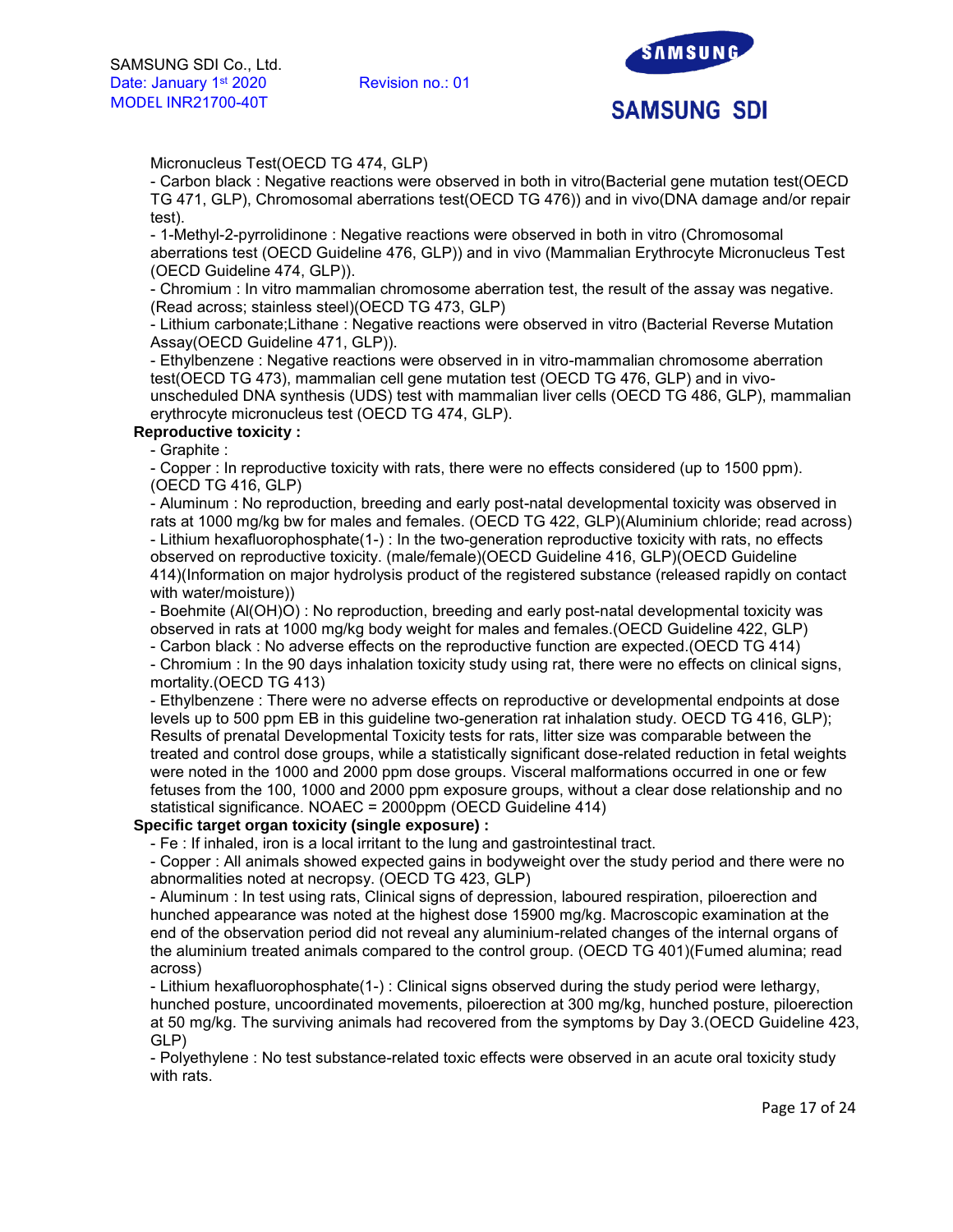

- Carbon black : No effect on endothelins or blood pressure was observed after exposure to carbon black. There were also no effects on body temperature and activity of the animals.

- Nickel; Raney nickel : In the acute oral toxicity using rat, there were no effects on clinical signs, systemic toxicity.(OECD Guideline 401, GLP)

- Chromium : In the acute oral toxicity using rat, salivation increased among all animals 15 minutes after administration of the test substance, and lasted about 8 hours. (OECD TG 420, GLP)

- Ethylbenzene : In acute oral, inhalation, dermal toxicity study with rats, adverse effects were not observed related to acute toxicity.

## **Specific target organ toxicity (repeat exposure) :**

- Fe : Rats were exposed to metallic iron as carbonyl iron via their feed (2.5%) for 2, 4, 6, or 9 weeks. This resulted in a strong increase of non-heme iron in the liver and clear lipid peroxidation in the liver and the mucosa of the duodenum. No evidence for DNA breakage were found. What follows is the original abstract of the publication. (carbonyl iron)

- Copper : In test with rats for 92 days, there were no mortalities or signs of clinical toxicity observed in any of the test species during the duration of the study. Opthalmoscopic examinations revealed no abnormalities at any dose level tested. At gross pathology, significant decreases in heart and kidney weight were noted in the high dose males in the thymus and kidneys of high dose females. (GLP) - Aluminum : On occasion workers chronically exposed to aluminum-containing dusts or fumes have developed severe pulmonary reactions including fibrosis, emphysema and pneumothorax.

- Lithium hexafluorophosphate(1-) : According to expert review of fluoride intake and effects on human health, fluoride intake in drinking water at levels close to or above 4 mg/l is associated with dental fluorosis and perhaps also bone fluorosis and/or weakening.; Damage to dental enamel recorded: especially notable in young animals, which also showed atrophy of respiratory organs/tissues with local oedema of bronchial mucosa. Older animals showed peribronchial hyperplasia. Animals around 1 year in age showed cavity formation in their bones.(Information on major hydrolysis product of the registered substance (released rapidly on contact with water/moisture))(OECD Guideline 412)

- Polyethylene : No significant adverse effects were observed in subchronic (90-day) oral toxicity study with rats and dogs.

- Boehmite (Al(OH)O) : There were no clear clinical signs or observations during necropsy which could be related to the treatment.(OECD Guideline 408, GLP), Intratracheal injection of aluminium powder caused nodular pulmonary fibrosis in the lungs of the rats only at the highest dose administered (100 mg).(OECD Guideline 413)

- Carbon black : Mice were continuously fed various types of carbon black in massive quantities (10% in diet) for 12 to 18 months. This led to no detectable changes from the normal in the organs and tissues of the mice fed.

- Nickel; Raney nickel : In nickel plating industry, exposure to nickel containing vapors has been reported to be assoc with asthma.

- Chromium : In the repeated Dose 90-Day Oral toxicity test using rat, there were no effects on clinical signs, mortality.

- Ethylbenzene : In repeated oral toxicity study with rats for 28 days, increased liver weight and hepatocellular hypertrophy at higher dose levels were observed. (NOEAL = 75 mg/kg bw/day) (OECD TG 407, GLP); In repeated inhalation toxicity study with rats for 13 weeks, increases in liver and kidney weights but no other treatment related effects were observed in rats that inhaled >=250 ppm ethylbenzene vapour for 13 weeks, NOAEC = 1000ppm (OECD Guideline 413, GLP), Classified as Category 2 according to EU GHS

## **Aspiration Hazard :**

- Ethylbenzene : Classified as Category 1 according to EU GHS

# **Section XII – ECOLOGICAL INFORMATION**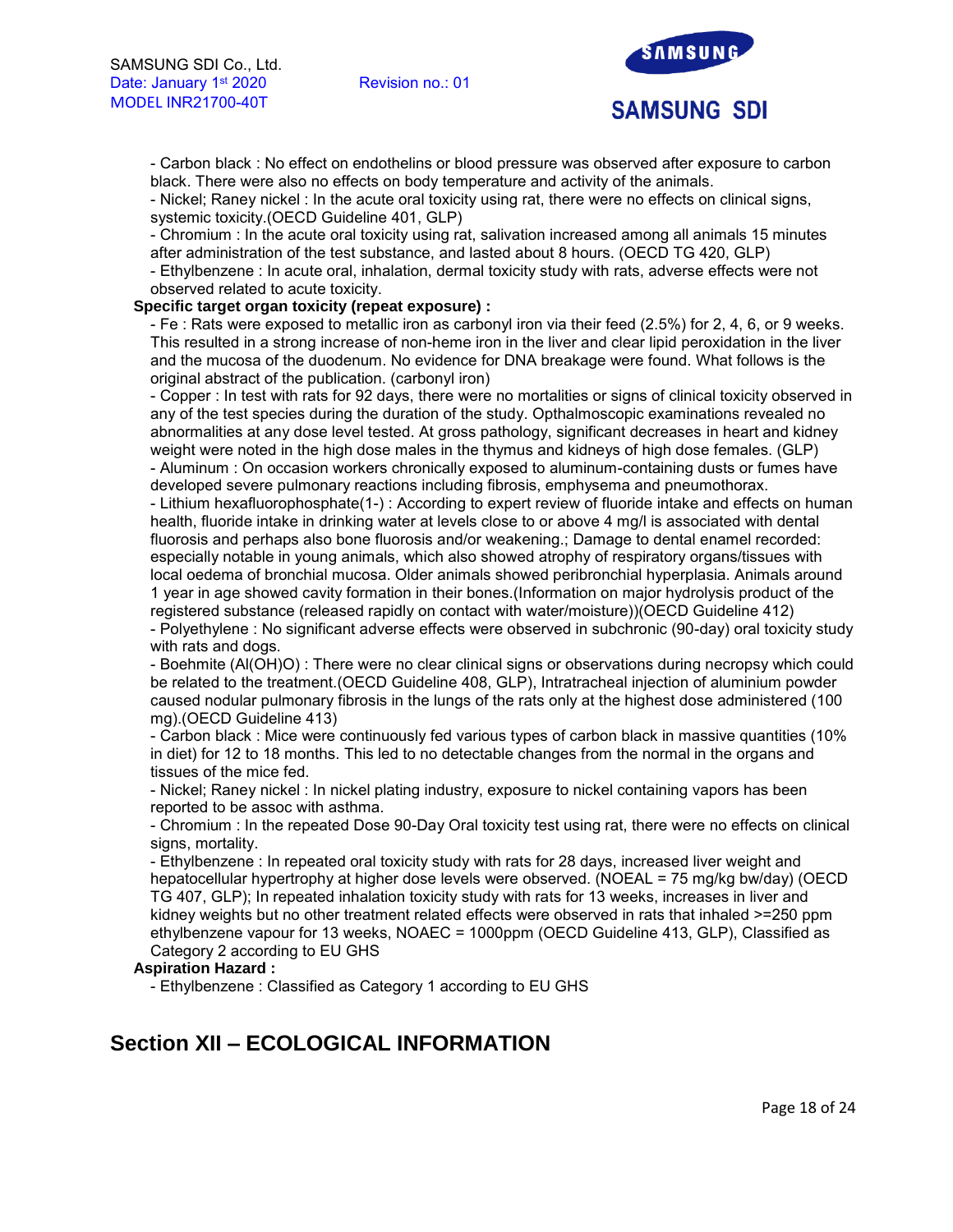

※ This is a product that fulfills a certain function in solid state with specific shape without discharging any chemical substance in its use and has no obligation to write (M)SDS. Since this document contains the precautions for safe handling related to its materials or chemical substances consisting of this product, please note that these overall information is irrelevant to this product.

## **12.1 Ecological toxicity**

- Acute toxicity : ATEmix = 0.48250mg/ℓ

## **Fish**

- Graphite : 96hr-LC<sup>50</sup> (*Brachydanio rerio*) > 100 mg/L

 $- Fe : 96$ hr-LC $_{50} > 10000$  mg/L (OECD TG 203, GLP)

- : 96hr-LC<sub>50</sub> = 54.1 mg/L (Read across; cobalt (II) chloride hexahydrate), 34d-NOEC ( *Pimephales promelas*) = 0.21 mg/L

- Aluminum : 96hr-LC<sub>50</sub> > 218.64 mg/L (GLP)(Read across; aluminium chloride hexahydrate), 28d-NOEC (*Pimephales promelas*) = 4.7 mg/L (Read across; aluminium sulphate)

- Lithium hexafluorophosphate(1-) : 96hr-LC $_{50}$  = 51 ~ 193 mg/L Information on major hydrolysis product

of the registered substance (released rapidly on contact with water/moisture); 21d-NOEC = 4 mg F-/L

 $-$  Boehmite (Al(OH)O) : 96hr-LC $_{50}$  = 1.16 mg/L

- Carbon black :  $96hr$ -LC<sub>0</sub> = 1000 mg/L (OECD TG 203, GLP)

 $-$  1-Methyl-2-pyrrolidinone : 96hr-LC<sub>50</sub>  $>$  500 mg/L (BBA-bulletin No. 33, 2. edition)

- Lithium carbonate;Lithane : 96hr-LC<sub>50</sub> = 30.3 mg/L (OECD Guideline 203, GLP), 34d-NOEC (*Danio* 

*rerio*) = 15.28 mg/L (Read across; lithium hydroxide monohydrate)(OECD Guideline 210, GLP)

 $-$  Ethylbenzene : 96hr-LC $_{50}$  = 4.2 mg/L (OECD Guideline 203)

## **Crustacean**

- Graphite : 48hr-EC<sup>50</sup> (*Daphnia magna*) > 100 mg/L

 $- Fe : 48$ hr $- E C_{50} > 100$  mg/L (OECD TG 202, GLP)

- : 48hr-EC<sup>50</sup> = 2.618 mg/L (GLP)(Read across; cobalt (II) chloride hexahydrate), 42d-NOEC (*Neanthes arenaceodentata*) = 0.713 mg/L (ASTM Method E1562, GLP)

- Aluminum : 48hr-LC<sub>50</sub> = 0.071 mg/L (Read across; CAS 13473-90-0), 8d-NOEC (*Ceriodaphnia dubia*) = 4.9 mg/L (Read across; CAS 7784-13-6)

- Lithium hexafluorophosphate(1-): 48hr-LC<sub>50</sub> > 100 mg/L (OECD Guideline 202, GLP);21d-NOEC(*Daphnia magna*) = 10 mg/L (Information on major hydrolysis product of the registered substance (released rapidly on contact with water/moisture)) (OECD guideline 202, GLP)

 $-4$ -fluoro-1,3-dioxolan-2-one :  $48$ hr-LC $_{50}$  = 8.4 mg/L (OECD Guideline 202, GLP)

- Boehmite (Al(OH)O) : 48hr-EC<sub>50</sub> > 100 mg/L (OECD Guideline 202, GLP)

- Carbon black :  $24$ hr-EC<sub>50</sub> > 5600 mg/L (OECD TG 202, GLP)

- 1-Methyl-2-pyrrolidinone : 24hr- $EC_{50}$  > 1000 mg/L German Industrial Standard DIN 38 412 Part 11

- Lithium carbonate;Lithane : 48hr-EC<sup>50</sup> = 33.2 mg/L (OECD Guideline 202, GLP), 21d-NOEC (*Daphnia magna*) = 9 mg/L (Read across; lithium)(OECD Guideline 211, GLP)

- Ethylbenzene : 48hr-EC<sup>50</sup> = 1.8 ~ 2.4 mg/L (EPA method F), 7d-NOEC(*Ceriodaphnia dubia*) = 0.96 mg/L (U.S. EPA 600/4-91-003)

## **Algae**

- Graphite : 72hr-EC<sup>50</sup> (*Selenastrum capricornutum*) > 100 mg/L

- : 96hr-EC<sup>50</sup> = 71.314 mg/L (Read across; cobalt (II) chloride hexahydrate), 96hr-NOEC (*Dunaliella tertiolecta*) = 4.672 mg/L

 $-$ : 96hr-EC<sub>50</sub> > 500 mg/L

 $-$  Aluminum :  $72$ hr-EC $_{50}$  = 0.0169 mg/L (OECD TG 201), (Read across; CAS 13473-90-0)

- Lithium hexafluorophosphate(1-):  $96$ hr-EC<sub>50</sub> > 100 mg/L;  $96$ h-NOEC = 22 mg/L (OECD Guideline 201, GLP)

 $-$  4-fluoro-1,3-dioxolan-2-one : 72hr-EC $_{50}$  = 32 mg/L

- Boehmite (Al(OH)O) :  $72hr$ -EC<sub>50</sub> > 100 mg/L (OECD Guideline 201, GLP)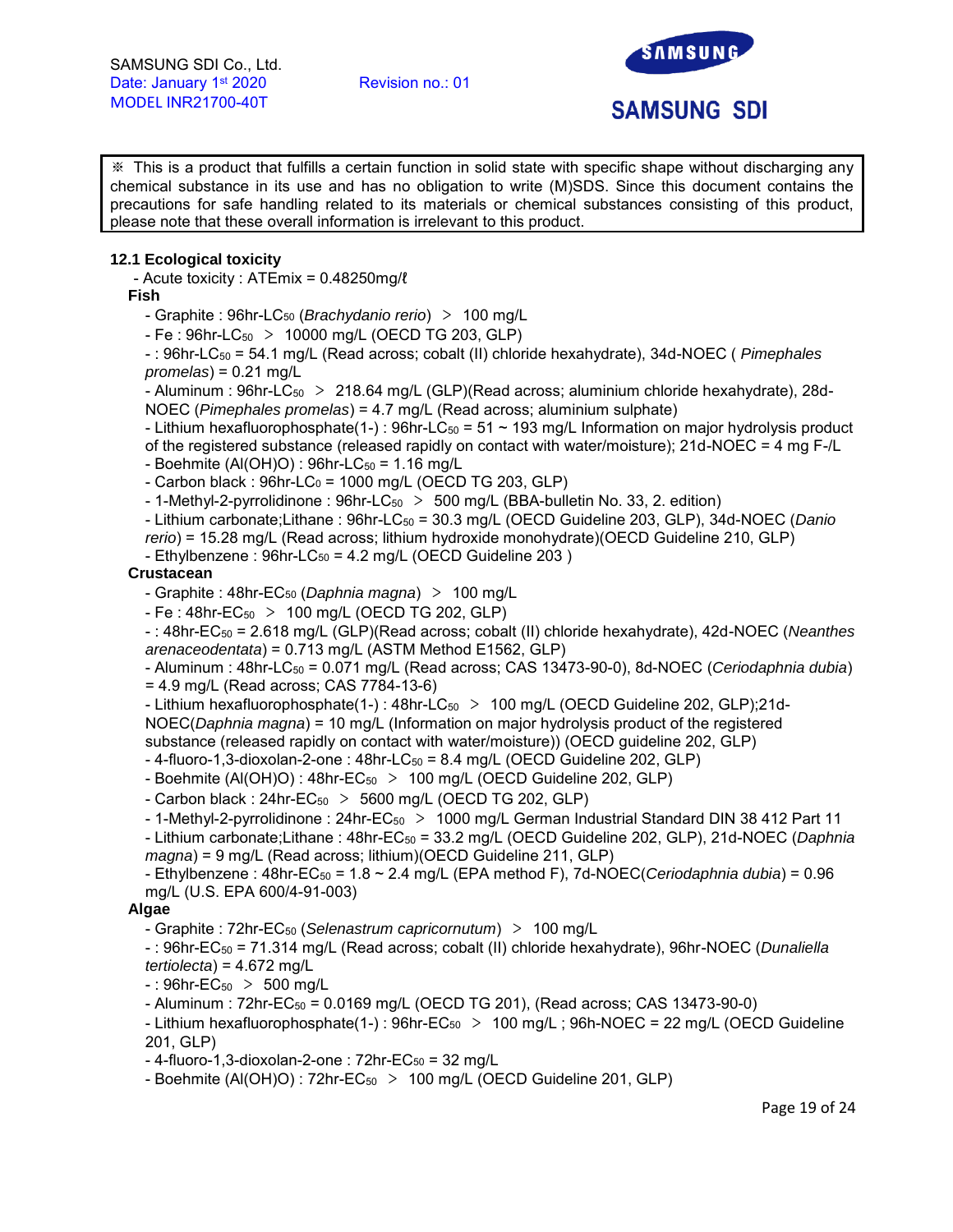

- Carbon black : 72hr-EC<sup>50</sup> > 10000 mg/L , 72hr-NOEC > 10,000mg/l (OECD TG 201, GLP)

 $-$  1-Methyl-2-pyrrolidinone : 72hr-EC<sub>50</sub> = 600.5 mg/L

- Lithium carbonate; Lithane :  $72hr$ -EC<sub>50</sub> > 400 mg/L

- Ethylbenzene : 96hr-EC<sub>50</sub> = 3.6 mg/L (U.S. EPA. 1985. Toxic substance Control Act Test guidelines)

# **12.2 Persistence and degradability**

## **Persistence**

- Graphite : Low persistency (log Kow is less than 4 estimated.) (Log Kow = 0.78)

- : Low persistency (log Kow is less than 4 estimated.) (Log Kow = 0.82)

- Aluminum : Low persistency (log Kow is less than 4 estimated.) (Log Kow = 0.33) (estimated)

- Lithium hexafluorophosphate(1-) : Low persistency (log Kow is less than 4 estimated.) (Log Kow = 0.354) (20 °C, pH > 6.5 - < 7.5)( OECD Guideline 107, GLP)

- 4-fluoro-1,3-dioxolan-2-one : Low persistency (log Kow is less than 4 estimated.) (Log Kow = -0.435)

- 1-Methyl-2-pyrrolidinone : Low persistency (log Kow is less than 4 estimated.) (Log Kow = -0.46)

- Ethylbenzene : Low persistency (log Kow is less than 4 estimated.) (Log Kow = 3.6) (EU Method A.8) **Degradability** : Not available

## **12.3 Bioaccumulative potential**

# **Bioaccumulation**

- Graphite : Bioaccumulation is expected to be low according to the BCF < 500 (BCF = 2.433)

- Copper : Bioaccumulation is expected to be low according to the BCF < 500 (BCF = 0.02 ~ 20)

- : Bioaccumulation is expected to be low according to the BCF < 500 (BCF = 23) (Read across; 57CoCl)

 $-$ : Bioaccumulation is expected to be low according to the BCF  $\leq$  500 (BCF = 2.5)

- Aluminum : Bioaccumulation is expected to be low according to the BCF < 500 (BCF = 3.162) (estimated)

- Lithium hexafluorophosphate(1-) : Bioaccumulation is expected to be low according to the BCF < 500 (BCF < 31)

- 4-fluoro-1,3-dioxolan-2-one : Bioaccumulation is expected to be low according to the BCF < 500 (BCF  $= 3.162$ ) (estimated)

- Dimethyl carbonate : Bioaccumulation is expected to be low according to the BCF < 500 (BCF = 3.2)

- Nickel; Raney nickel : Bioaccumulation is expected to be low according to the BCF < 500 (BCF = 70)

- Ethylbenzene : Bioaccumulation is expected to be low according to the BCF < 500 (BCF = 1)

# **Biodegradation**

- Lithium hexafluorophosphate(1-) : As well-biodegraded, it is expected to have low accumulation potential in living organisms (= 86% biodegradation was observed after 28 days) (OECD Guideline 301 C, GLP)

- 4-fluoro-1,3-dioxolan-2-one : As not well-biodegraded, it is expected to have high accumulation potential in living organisms (= 38% biodegradation was observed after 21 days) (OECD Guideline 301 D, GLP)

- Dimethyl carbonate : As well-biodegraded, it is expected to have low accumulation potential in living organisms (= 86% biodegradation was observed after 28 days) (OECD Guideline 301 C, GLP)

- Polyethylene : As not well-biodegraded, it is expected to have high accumulation potential in living organisms (= 0% biodegradation was observed after 28 days)

- Carbon black : carbon black is an inorganic substance and will not biodegraded by microorganisms.

- 1-Methyl-2-pyrrolidinone : As well-biodegraded, it is expected to have low accumulation potential in living organisms (= 73% biodegradation was observed after 28 days)

- Ethylbenzene : As well-biodegraded, it is expected to have low accumulation potential in living

organisms (70% ~ 80% biodegradation was observed after 28 days) (ISO 14593-CO2-Headspace Test) **12.4 Mobility in soil** 

## - 4-fluoro-1,3-dioxolan-2-one : Low potency of mobility to soil. (Koc = 5.117)

- Nickel; Raney nickel : Low potency of mobility to soil. (Koc = 2.86)
- 1-Methyl-2-pyrrolidinone : Low potency of mobility to soil. (Koc = 20.94) (estimated)

- Ethylbenzene : Low potency of mobility to soil. (Koc = 257.04)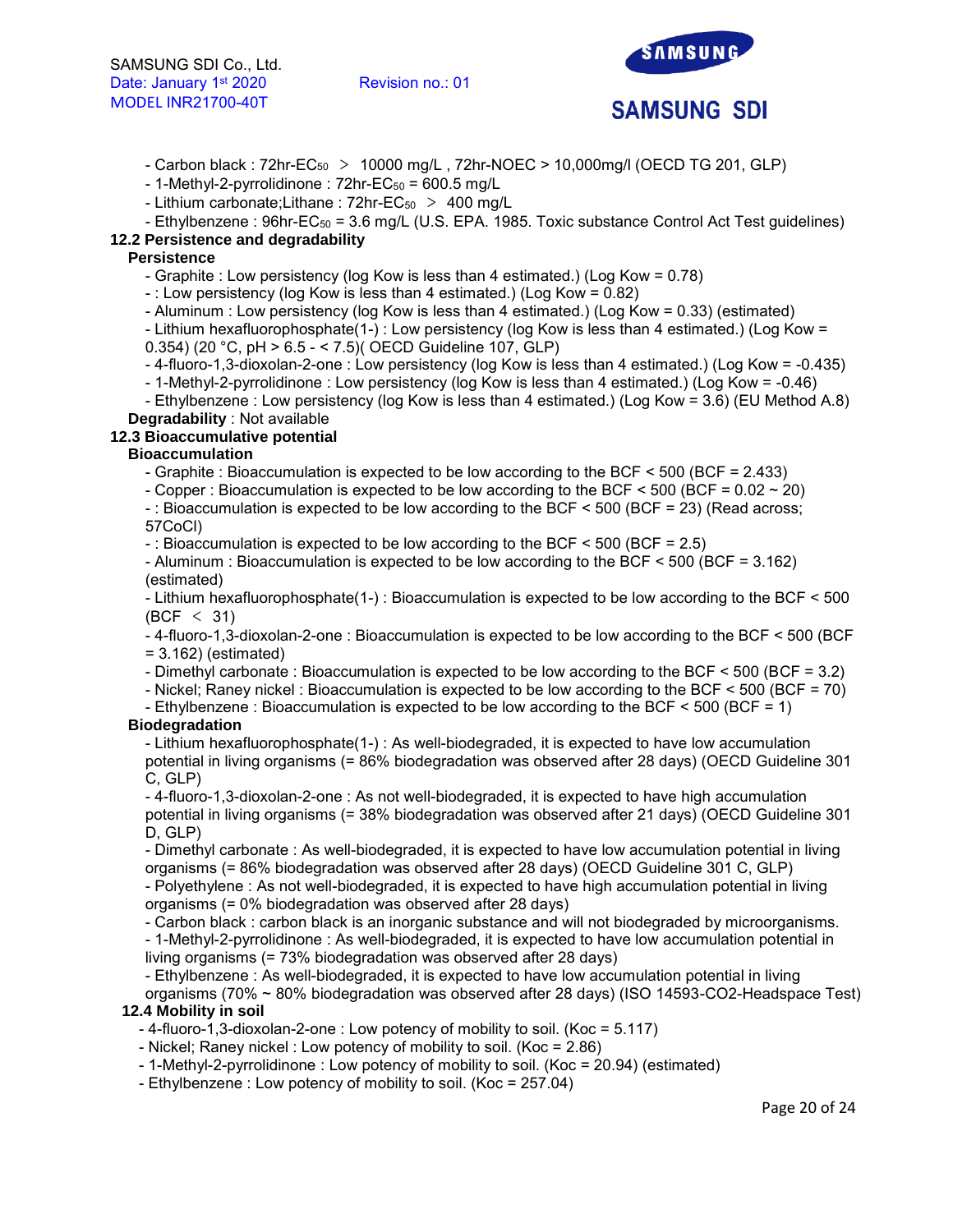

**12.5 Results of PBT and vPvB assessment :** Not available **12.6 Other adverse effects :** Not available

# **Section XIII – DISPOSAL CONSIDERATION**

## **13.1 Waste treatment methods**

**Product/Packaging disposal**

- Consider the required attentions in accordance with waste treatment management regulation.

**Waste codes / Waste designation according to LoW(2015) :** 16-06-05

## **Waste treatment-relevant information**

- Waste must be disposed of in accordance with federal, state and local environmental control regulations.

**Sewage disposal-relevant information:** Not available

**Other disposal recommendations:** Not available

# **Section XIV – TRANSPORTATION INFORMATION**

 $\mathbb X$  If those lithium-ion batteries are packed with or contained in an equipment, then it is the responsibility of the shipper to ensure that the consignment are packed in compliance to the latest edition of the IATA Dangerous Goods Regulations section Ⅱ of either Packing Instruction 966 or 967 in order for that consignment to be declared as NOT RESTRICTED (non-hazardous/non-Dangerous). If those lithium-ion batteries are packed with or contained in an equipment, UN No. is UN3481.

```
14.1 UN Number : 3480
```
**14.2 UN Proper shipping name :** LITHIUM ION BATTERIES

**14.3 Transport Hazard class :** 9

**14.4 Packing group :** II

**14.5 Special provisions :** 188, 230, 384

- **14.6 Packing instructions** : P903
- **14.7 Environmental hazards :** No
- **14.8 Special precautions for user**

**in case of fire :** F-A

**in case of leakage :** S-I

**14.9 Transport in bulk according to Annex II of MARPOL 73/78 and the IBC Code :** Not Available

**14.10 IATA Transport :** the 61th edition of the IATA of Dangerous Goods Regulations PI 965-Section IB

**14.11 Package labels**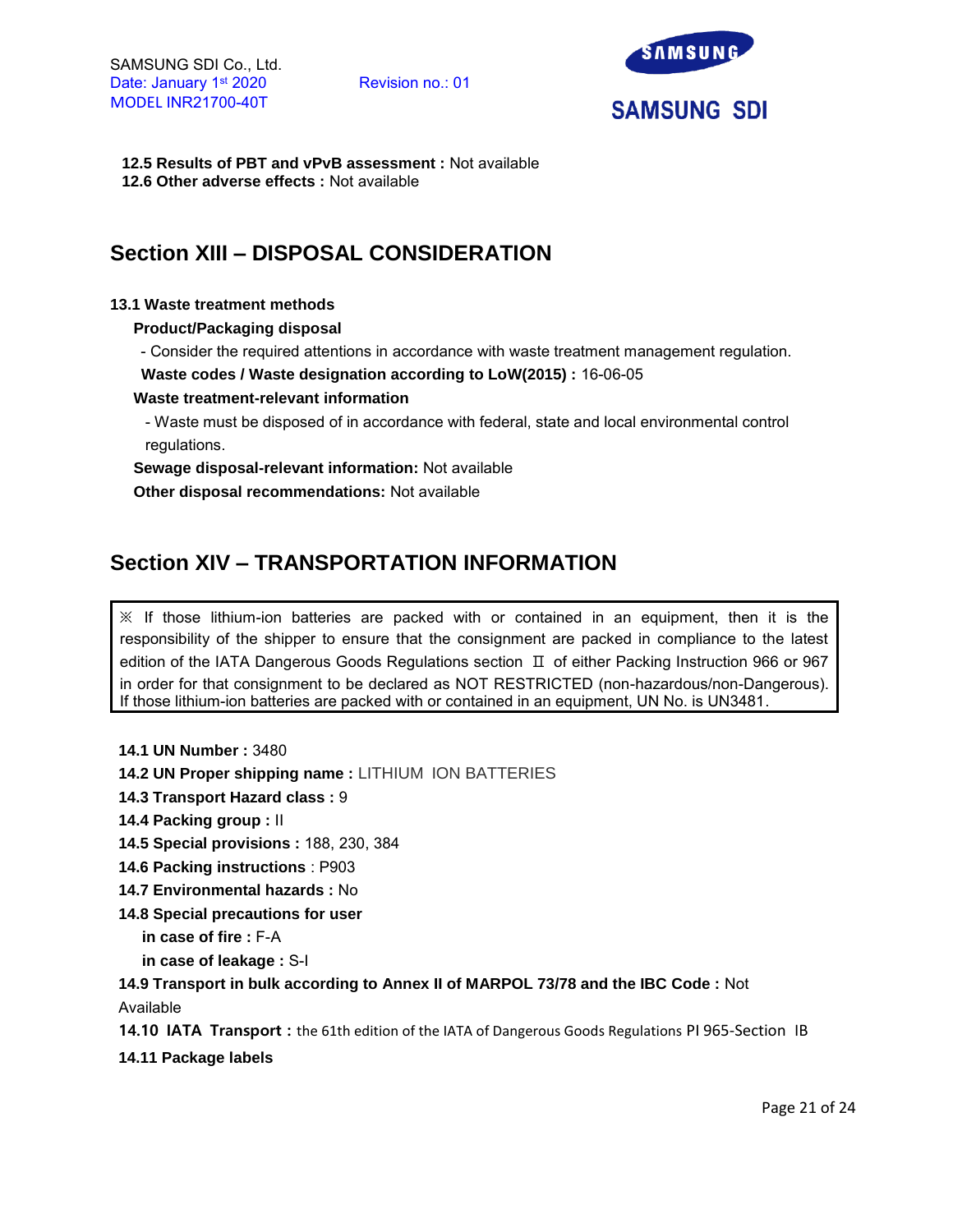



# **Section XV – REGULATORY INFORMATION**

**15.1 Safety, health and environmental regulation/legislation specific for the substance or mixture**

**EU regulations**

**Authorisations and/or restrictions on use:**

**Authorisations:** Not regulated

**Restrictions on use:**

- Nickel : Regulated

- 1-Methyl-2-pyrrolidinone : Regulated

**Other EU regulations:**

- 1-Methyl-2-pyrrolidinone : Regulated

**Foreign Regulatory Information**

**External information :** 

**U.S.A management information (OSHA Regulation) :** Not regulated

**U.S.A management information (CERCLA Regulation) :**

- Copper : 5,000 lb

- Nickel : 100 lb
- Chromium : 5,000 lb
- ethylbenzene : 1,000 lb

**U.S.A management information (EPCRA 302 Regulation) :** Not regulated

**U.S.A management information (EPCRA 304 Regulation) :** Not regulated

**U.S.A management information (EPCRA 313 Regulation) :**

- Aluminium (metal) : Regulated
- Copper : Regulated
- Nickel : Regulated
- 1-Methyl-2-pyrrolidinone : Regulated
- Chromium : Regulated
- lithium carbonate : Regulated

**Substance of Roterdame Protocol :** Not regulated

# **Substance of Stockholme Protocol :**

- lithium hexafluorophosphate(1-) : Regulated

**Substance of Montreal Protocol :** Not regulated

**15.2 Chemical safety assessment :**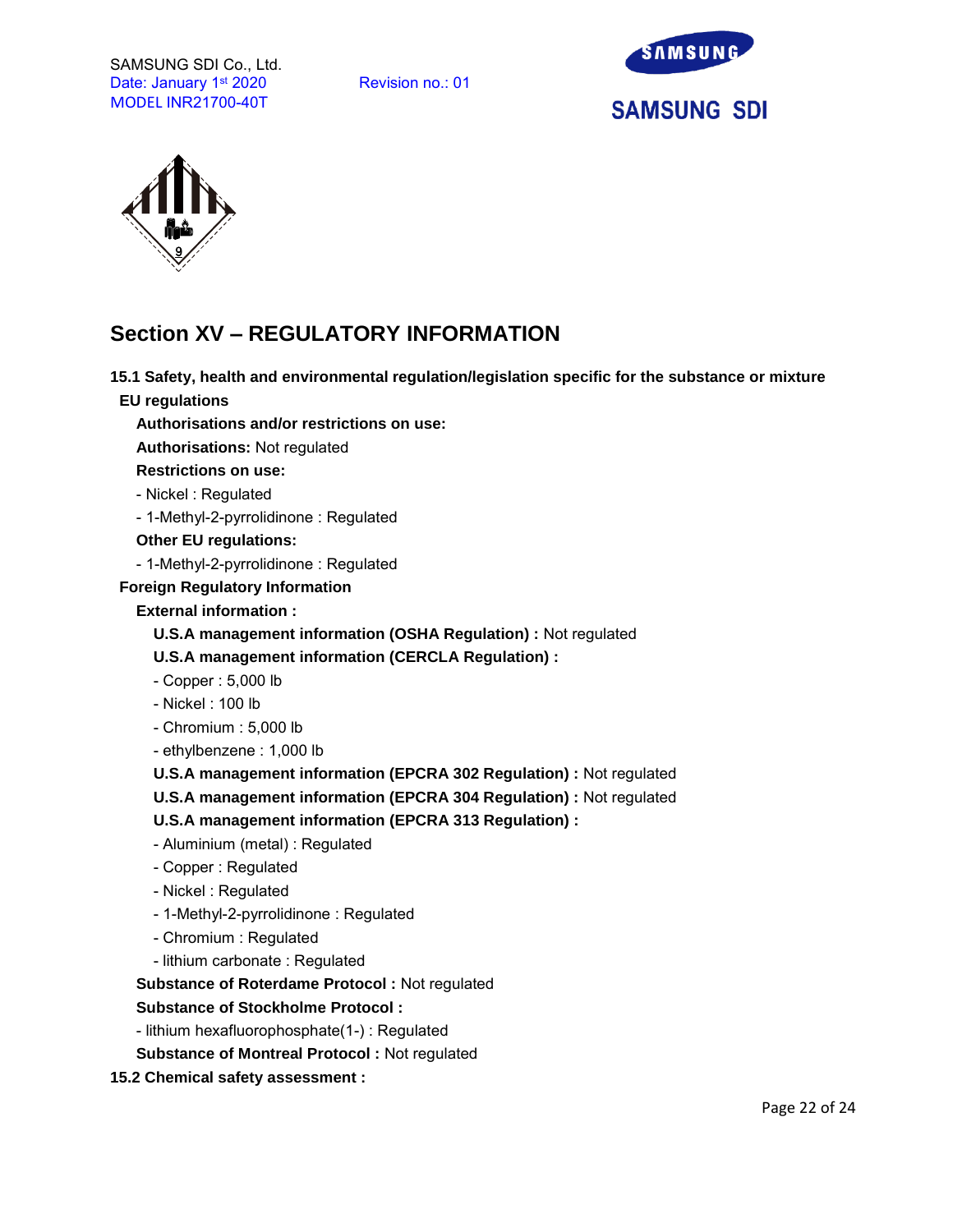

- No chemical safety assessment has been carried out for this product by the supplier.

# **Section XVI – OTHER INFORMATION EU**

**Product safety data sheet for PA0001N0006A/PA0001N0007A/PA001N0008A prepared in accordance with Regulation (EU) 2015/830 (REACH), Annex II, and OSHA 29 CFR 1910.1200 16.1 Indication of changes Date Updated :** 28 June. 2018 **Version :** Rev. 01 **16.2 Abbreviations and acronyms ACGIH** = American Conference of Government Industrial Hygienists **CLP** = Classification Labelling Packaging Regulation ; Regulation (EC) No 1272/2008 **CAS No.** = Chemical Abstracts Service number **DMEL** = Derived Minimal Effect Levels **DNEL** = Derived No Effect Level **EC Number** = EINECS and ELINCS Number (see also EINECS and ELINCS) **EU** = European Union **IARC** = International Agency for Research on Cancer **ISHL** = Industrial Safety & Health Law **NIOSH** = National Institute for Occupational Safety & Health **NTP** = National Toxicology Program **OSHA** = European Agency for Safety and Health at work **PBT** = Persistent, Bioaccumulative and Toxic substance **PNEC(s)** = Predicted No Effect Concentration(s) **REACH** = Registration, Evaluation, Authorisation and Restriction of Chemicals Regulation (EC) No 453/2010 **STP** = Sewage Treatment Plant **SVHC** = Substances of Very High Concern **vPvB** = Very Persistent and Very Bioaccumulative **UN** = United Nations **MARPOL** = International Convention for the Prevention of Pollution from Ships (IMO) **IBC** = Intermediate Bulk Container **CERCLA** = Comprehensive Environmental Response, Compensation & Liability Act (US) **EPCRA** = Emergency Planning and Community Right-to-Know Act (US) **EINECS** = European Inventory of Existing Commercial chemical Substances **ELINCS** = European List of Notified Chemical Substances **16.3 Key literature reference and sources for data :** U.S. National library of Medicine (NLM) Hazardous Substances Data Bank (HSDB) LookChem; http://www.lookchem.com/